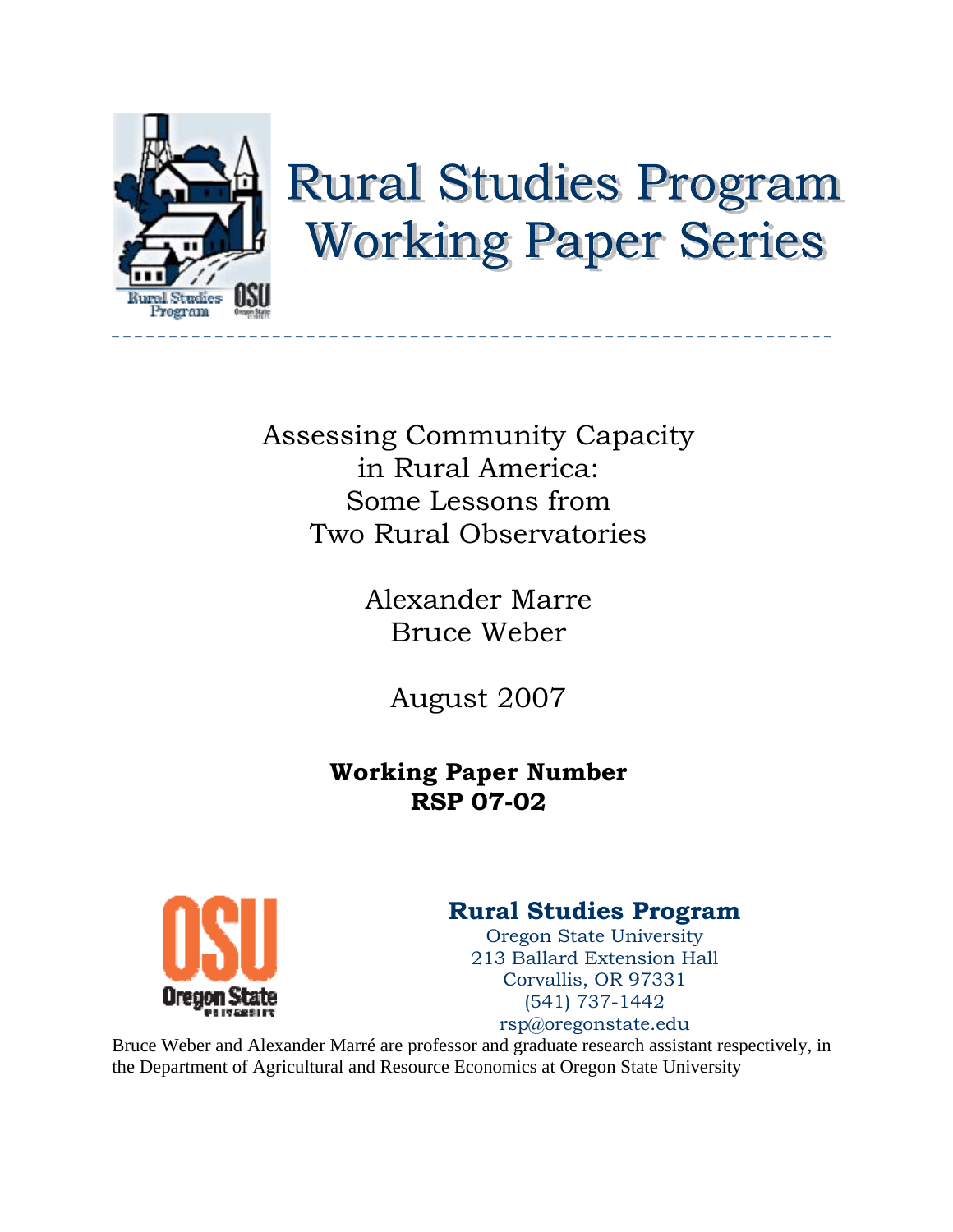# **Assessing Community Capacity in Rural America:**

# **Some Lessons from Two Rural Observatories[\\*](#page-1-0)**

Alexander W. Marre and Bruce A. Weber[†](#page-1-1)

 $\overline{a}$ 

<span id="page-1-0"></span><sup>\*</sup> This paper was written with financial support of the RUPRI Rural Poverty Research Center. Core funding for RPRC has been provided by the office of the Assistant Secretary for Planning and Evaluation (ASPE) of the U.S. Department of Health and Human Services. We are grateful to Bill Reimer for very thoughtful comments on a earlier version of this paper.

<span id="page-1-1"></span><sup>&</sup>lt;sup>†</sup> Alexander Marre is graduate research assistant in the Department of Agricultural and Resource Economics at Oregon State University. Bruce Weber is professor in the Department of Agricultural and Resource Economics at Oregon State University and Codirector of the RUPRI Rural Poverty Research Center.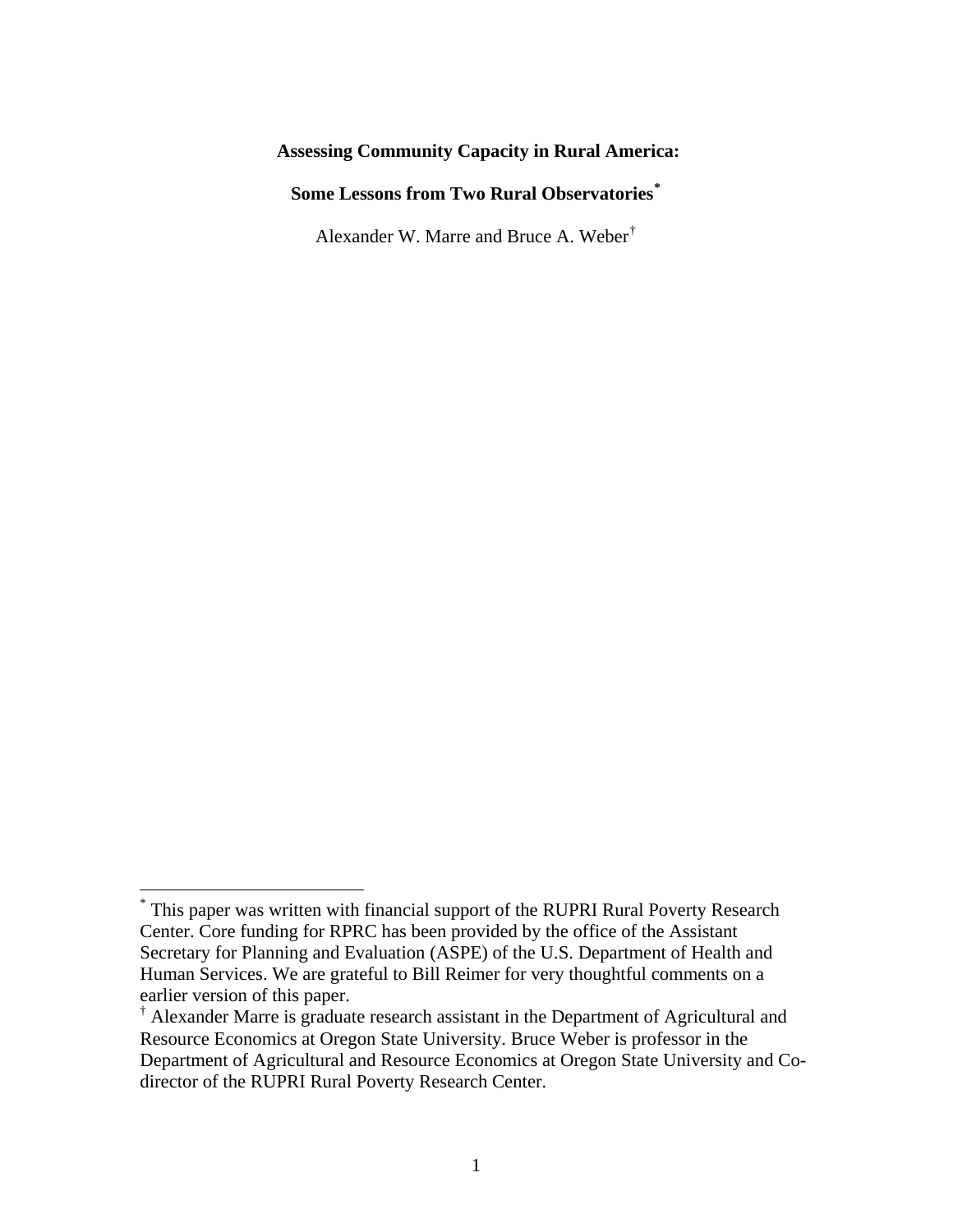#### **I. Introduction**

Building community capacity is a central concern of both policymakers and community residents. Both want to understand why some communities are more successful in achieving positive social, economic and environmental outcomes, and how to increase the capacity of communities to achieve these outcomes. This is particularly true in communities that face the most difficult economic challenges: central cities of large metropolitan areas and remote rural communities. Most attempts to define, assess and build community capacity, however, have been undertaken in urban neighborhoods. While there is much to learn from these studies of urban places, there are distinctive characteristics and dynamics of rural communities that introduce unique challenges to the assessment and building of community capacity.

 Two efforts to study rural communities and assess their "capacity" in rural North America are reviewed in this paper: the New Rural Economy (NRE) Rural Observatory of the Canadian Rural Revitalization Foundation and the social capital community assessments of rural Central Oregon communities in the Ventures Program funded by the Northwest Area Foundation. The NRE Rural Observatory, initiated in 1998, is a university-based research effort that involves contractual commitments with 23 rural communities in Canada – selected to represent the diversity of rural places in Canada along several dimensions – to monitor social and economic change and governance in these places. The Ventures Program, initiated in 1999, is a foundation/community partnership program that establishes long-term (10-year) commitments in 5 rural areas in the Western United States in order to encourage poverty-reduction strategies that will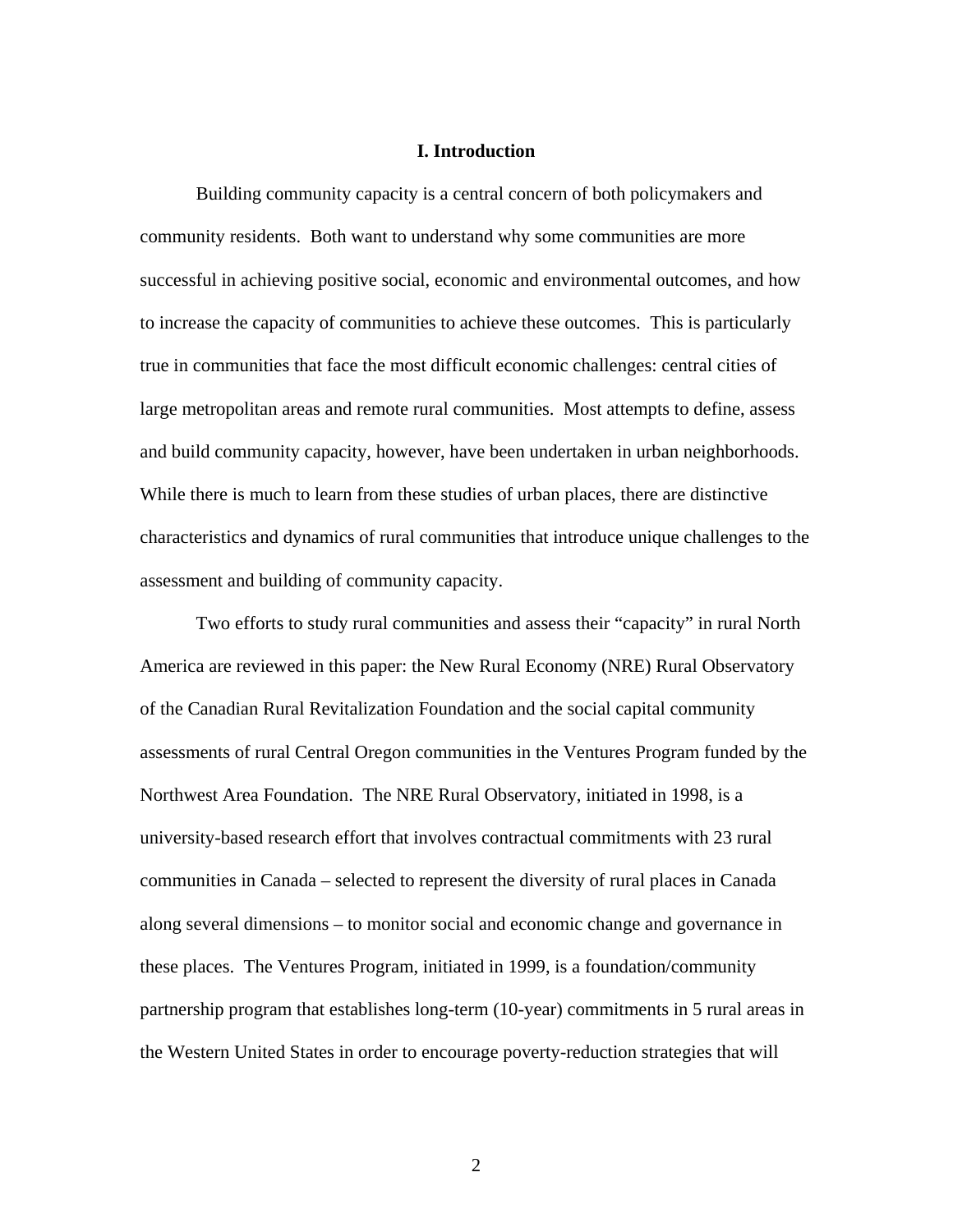yield long-term impact. The project included assessments of community life in each of the participating communities using the Social Capital Community Benchmark Surveys.

 This paper reviews literature on community capacity and related concepts, then examines the New Rural Economy Rural Observatory and community social capital assessments of Central Oregon Ventures program for lessons that can inform the understanding of these concepts in the rural United States. Drawing on publications and reports from these programs and input from the principals, the paper focuses on the criteria used to select rural communities, local participation in project design and data collection, and the measures used to assess community capacity in the projects. The goal is to generate knowledge leading to policies supportive of sustainable rural places.

# **II. Community Capacity, Social Capital and Collective Efficacy**

# *Community Capacity*

A widely used definition of community capacity is that proposed by Robert Chaskin who defines it as "the interaction of human capital, organizational resources and social capital existing within a given community that can be leveraged to solve collective problems and improve or maintain the well being of that community" (2001). Community capacity, he argues, can "operate through informal social processes and/or organized effort" (Chaskin, 2001). The term community capacity is widely used among those who are concerned about community development or involved in social work and social service delivery.

 In asking why some communities succeed and others fail, our approach is to adopt a framework that views a community outcome to be a function of the resources at the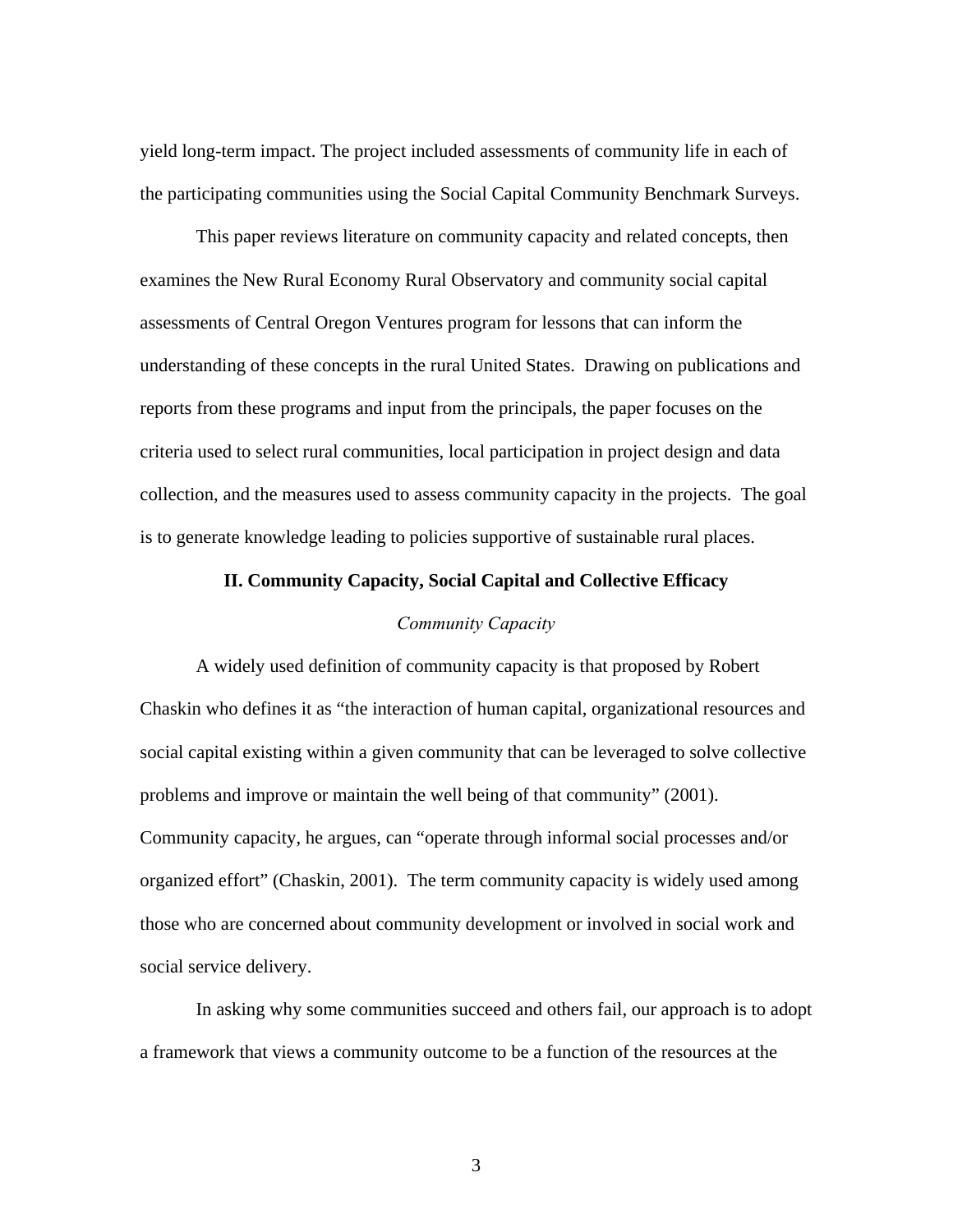community's disposal to achieve that outcome. Such a framework for studying communities views communities as production units that produce a particular outcome or meet a certain goal. A community might have three types of inputs: human capital, social capital and other resources such as physical capital and financial resources. Each community coordinates these resources towards meeting, or producing, a goal. Community capacity in this framework is analogous to technology. That is, each community has some knowledge or 'know-how' to coordinate these inputs (community resources) to produce the output (community goal).

 Communities, then, may differ in at least two ways. First, communities could differ in their endowments of inputs or resources. Alternatively, one community may have more "capacity" than another: it may have a particularly effective way of arranging their inputs, or marshalling their resources together to achieve their goals. If this "technological know-how" can be taught, then there are lessons to be learned from the successful community that may be replicated in failing communities. Both explanations, of course, may co-exist at the same time, explaining differences in the ability of communities to achieve an objective.

Lyons and Reimer (2006) examine the different ways that the community capacity concept has been developed in various literatures. One is the view that community capacity is a condition, some static resource to be used as the community wishes. A second, different view is of community capacity as a process. Most definitions of community capacity see it as a dynamic process, with changes in conditions and/or ways in which the community uses its resources.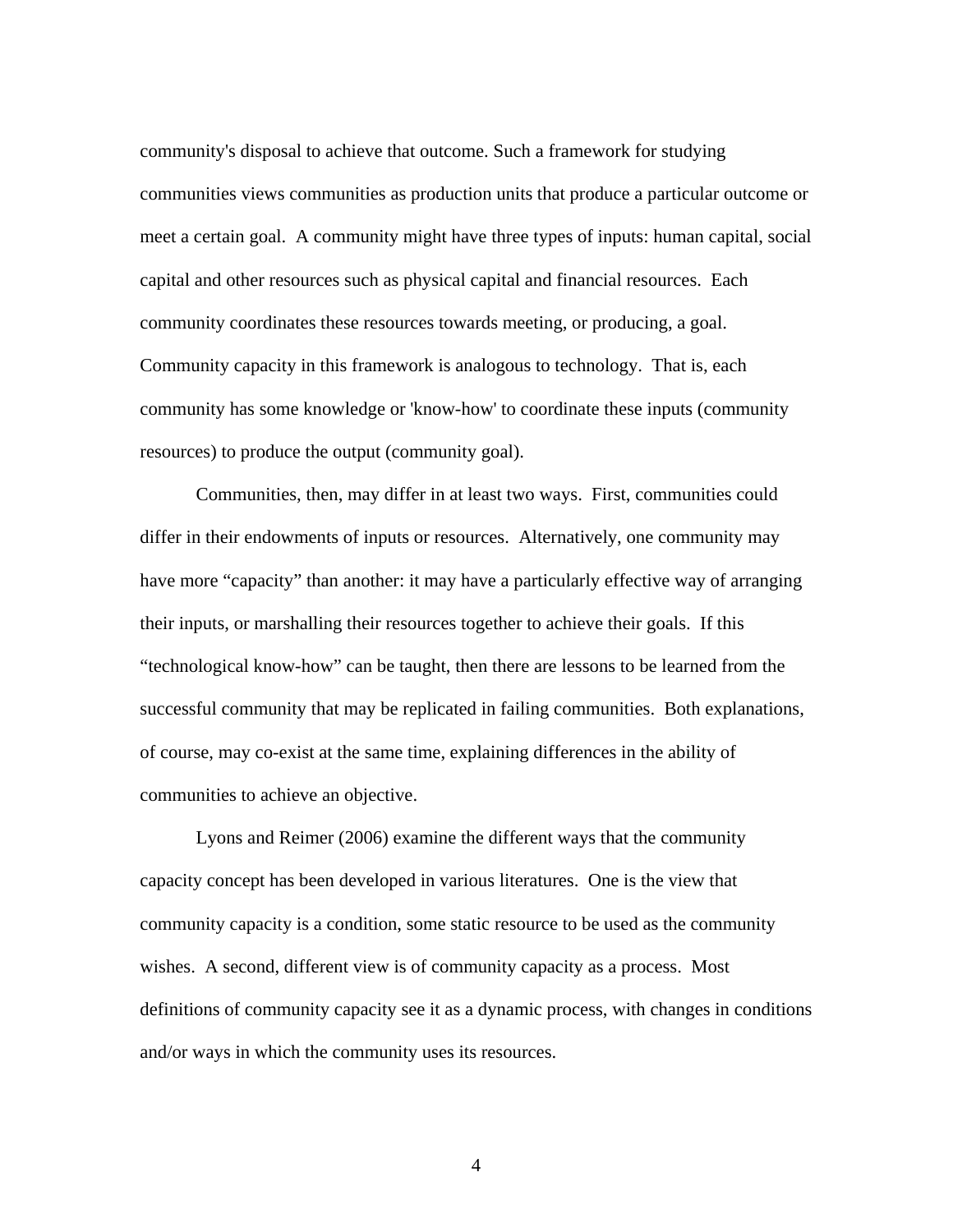Lyons and Reimer (2006) argue that defining community capacity as a condition discourages an examination of the way it works. For example: "If a community is seen to have high levels of leadership and therefore high levels of capacity...we become insensitive to the way in which that leadership is exercised, including who might be excluded in the process" (Lyons and Reimer, 2006). We want to learn why some communities succeed and others fail. Therefore, a dynamic, process-oriented view of community capacity will inform what information we collect.

 The broad concept of community capacity requires a multidimensional set of measures. Chaskin (2001) examines community capacity in four selected metropolitan areas, proposing a model for measuring community capacity that develops measures across a large number of domains. Using key informants and case studies, they develop domains of community capacity related to the sense of community, commitment levels, problem-solving ability and access to resources, as well as engagement in organizations and networks, and community intentions and strategies (Ziembroski, 2004, p. 5).

# *Social Capital*<sup>1</sup>

Economists and sociologists interested in local development are less likely to frame their analyses in terms of "community capacity", focusing instead on the narrower concepts of social capital and collective efficacy.<sup>[1](#page-36-0),[2](#page-36-1)</sup> Economists have entered this arena primarily through their contributions to discussion of social capital, a concept that builds on and broadens economists' traditional focus on physical and human capital as inputs to production of goods and services. (Durlauf and Fafchamps, 2006; Castle, 2002) Social capital has been viewed by economists both as an individual asset (Glaeser et al., 2002,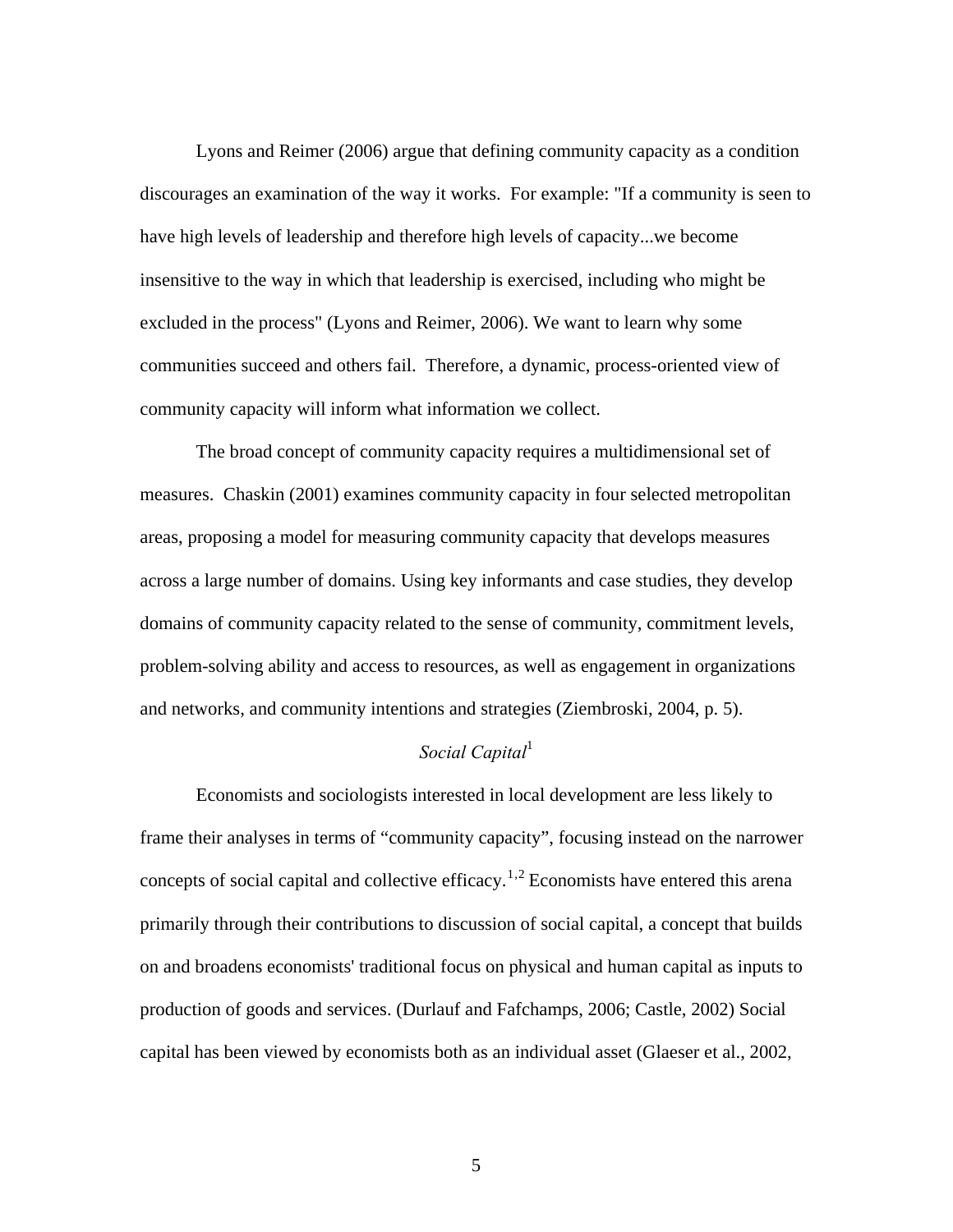Shideler, 2004; Karlan, 2005) and – following Coleman (1990) and Putnam (2002) – as a community asset (Rupasingha et al., 2006).

 Social capital is measured with a small set of indicators, and sometimes characterized by a single index constructed from a set of indicators. As noted above, it can be considered an individual asset or a community asset, and has been measured at both the individual and the community level.

At the individual level, it has been measured with answers to a set of questions designed to elicit values and attitudes. Data sets commonly used to determine social capital include the General Social Survey (GSS), the Panel Study of Income Dynamics, and other household surveys. The GSS for example, has questions related to "trust", "fairness", and "helping" that have been used to measure social capital. Social capital measures derived from these questions have been found to be related statistically to economic growth (Knack and Keefer, 1997), civic involvement (Brehm and Rahn, 1997) and communication infrastructure (Fisman and Khanna, 1999) in cross-country studies. Economists also attempt to assess individual's trust levels with the "Trust Game" (Karlan, 2005). Sometimes the survey results are used to predict individual outcomes (academic performance, use of credit, criminal behavior). At other times, individual data are aggregated to develop a collective (average) measure of social capital for a nation or region (as in Knack and Keefer, 1997) which is then used to predict national or regional outcomes.

Social capital is also measured at the national, state, regional or community level from aggregate measures of structural characteristics. (population size, density of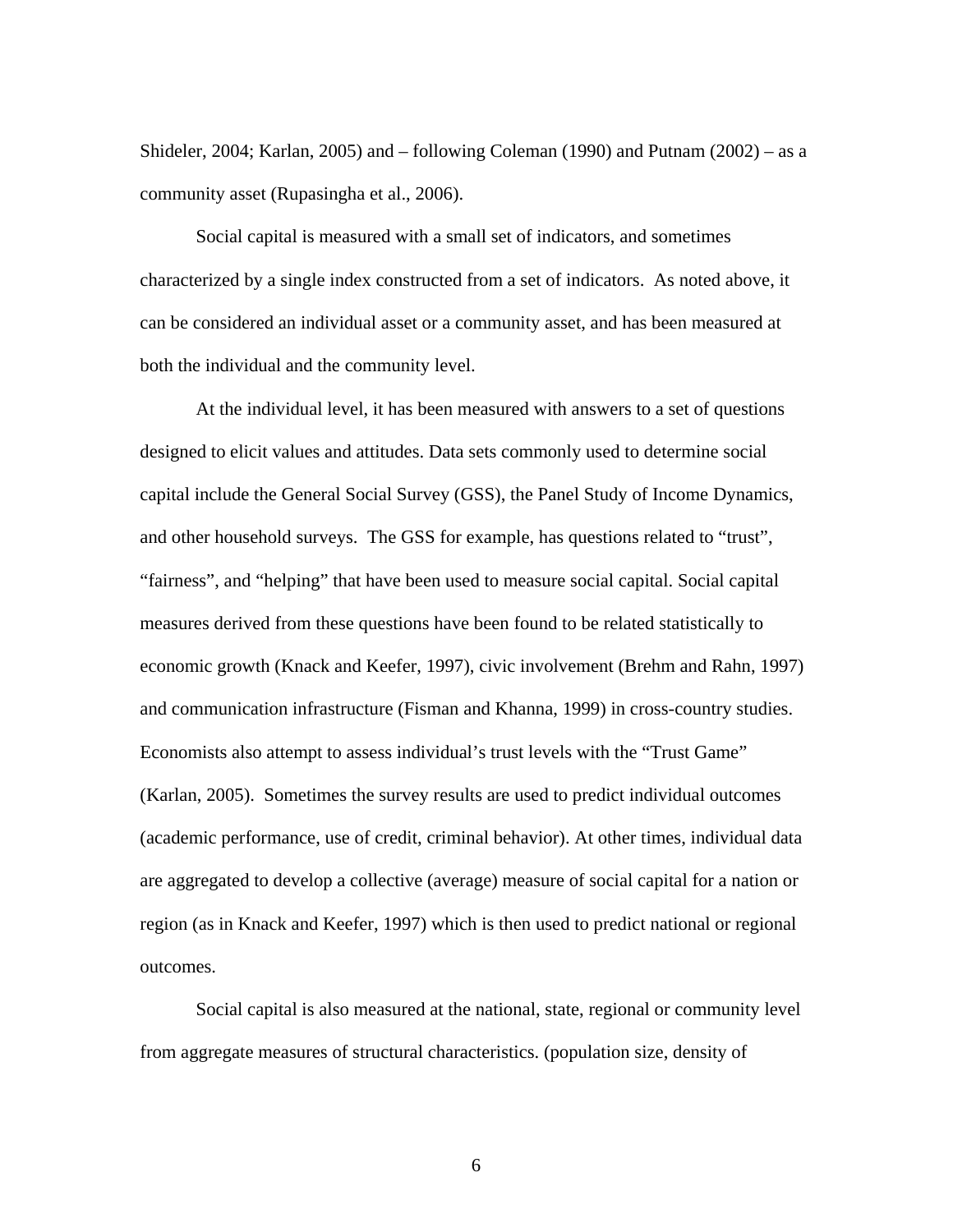associations, percentage of population that is native-born or of various races/ethnicities or living in a rural area). These community measures can be used to predict either individual outcomes (Guiso et al., 2002; Hofferth and Iceland, 1998) or to predict community outcomes (Rupasingha et al., 2000). Rupasingha et al. (2006) use information from a variety of secondary sources to construct a county-level measure of social capital. They use this variable to explain variations in county growth rates (Rupasingha et al., 2000) and changes in poverty (Rupasingha and Goetz, 2003).

#### *Collective Efficacy*

Sampson and Raudenbusch (1997) define collective efficacy as "social cohesion among neighbors combined with their willingness to intervene on behalf of the common good" (p.918). Collective efficacy is usually defined in terms of effectiveness in achieving a community goal.

Sampson and colleagues, in their commonly cited work on collective efficacy, work from the premise that "social and organizational characteristics of neighborhoods explain variations in crime rates that are not solely attributable to the aggregated demographic characteristics of individuals. We propose that the differential ability of neighborhoods to realize the common values of residents and maintain effective social controls is a major source of neighborhood variation in violence" (op. cit.). They measure collective efficacy from answers to two questions in a household survey in Chicago neighborhoods. A five-point Likert scale was used on questions characterizing "Informal social control" and "Social cohesion" at the neighborhood level. Since answers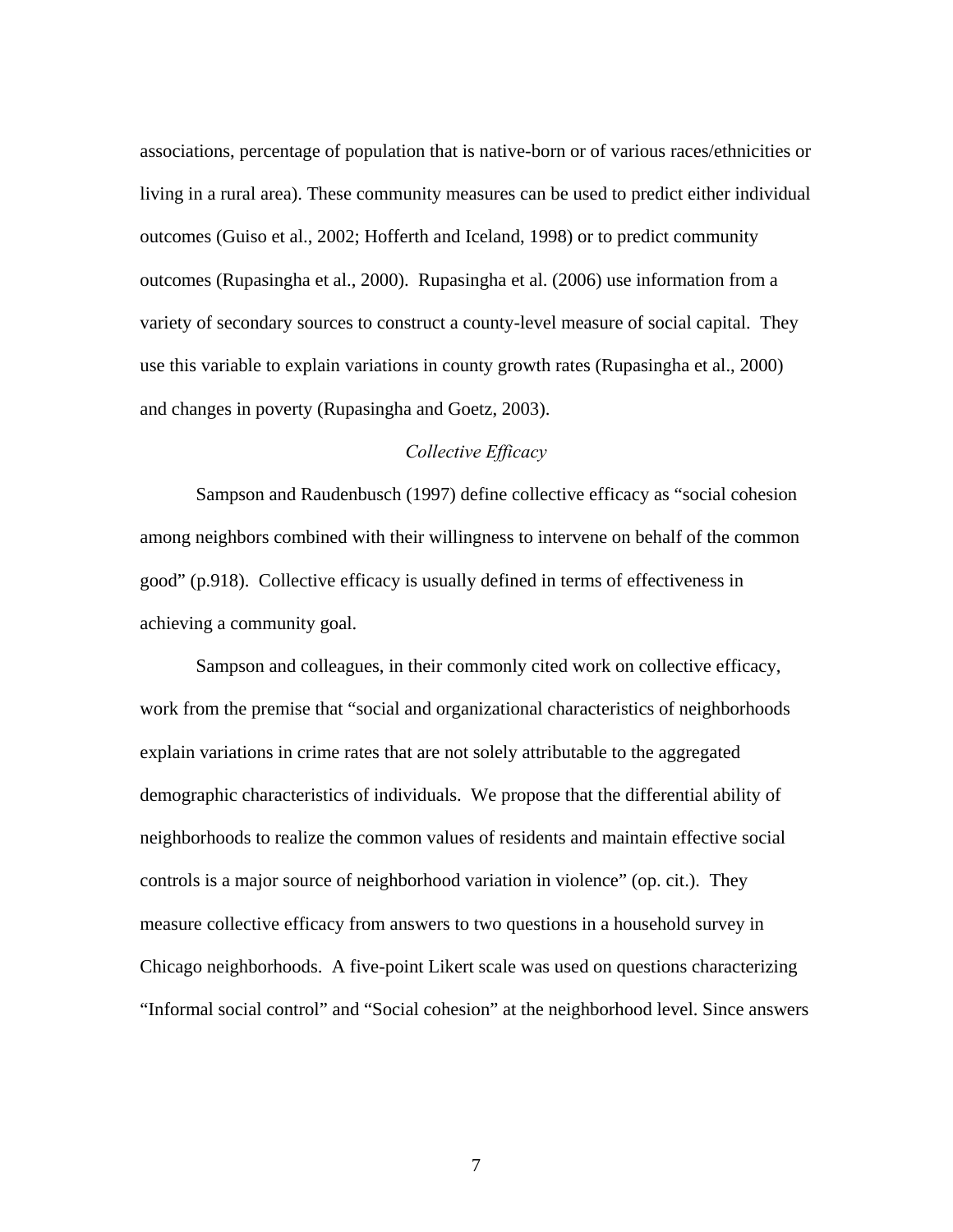to these questions were highly correlated, they combined the two scales into a single measure of "collective efficacy".

#### **III. Applied Research on Capacity in Rural Communities**

 We now turn to applied research on community capacity in rural areas. Two ongoing studies are particularly instructive: the New Rural Economy (NRE) project pursued by the Canadian Rural Revitalization Foundation (CRRF) and the "social capital community benchmark Survey" (SCCBS) assessment in three counties in central Oregon supported by the Northwest Area Foundation (NWAF). The NRE project is an ambitious research effort begun in 1998 focused primarily on rural communities in Canada. We will use the NRE project's model of capacity to organize this section and discuss the methodology and results of this ongoing study.

# *Background on the NRE Rural Observatory*

 The NRE project is an effort led by the Canadian Rural Revitalization Foundation (CRRF) to study how diverse rural communities in Canada fare in the 21st century economy. A network of rural researchers, policy-makers, and citizens, the CRRF focuses its efforts on building strong rural economies. As such, they seek to address the following issues:

(1) the need for jobs and wealth generating activities; (2) the need for institutional flexibility within the private sector, and within social and governing organizations in rural Canada; (3) the need for urban and rural people to help each other find ethical, environmental and economic solutions to the problems of sustainability and rural dependence; (4) the need for continuing learning to enable rural populations to participate actively in the economic life of their country.<sup>[3](#page-36-1)</sup>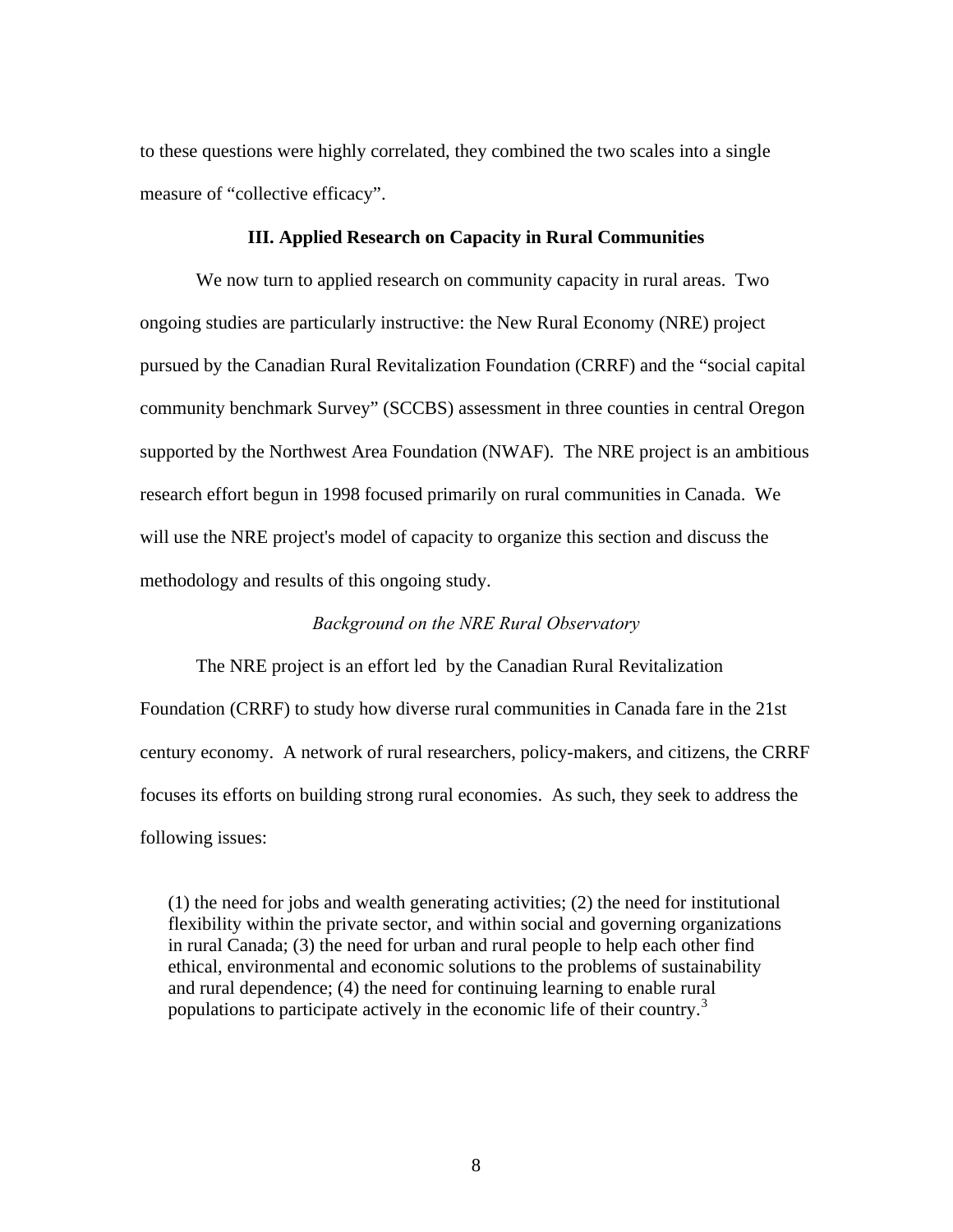The NRE project contributes to these aims by providing "data collection and analysis at macro-, meso- and micro-levels; annual conferences and workshops; and the establishment of a research infrastructure across the country" (Reimer, 2004a). More specifically, the primary research objective of the NRE is to explain variations in success for rural communities in a new economy that is characterized by "complexity, increased exposure to global trade, volatile economies, and faster, cheaper communication" (Reimer 2002a). Aiding in the project are 23 institutional partners that make up the research infrastructure, including 11 universities, 8 research centers, and various government departments and non-governmental organizations (NGOs).

 Data used for the NRE's research products comes from a variety of sources. Census and taxfiler data are resources used extensively by the NRE. Reports use data from the census sub-division level (CSD) to examine rural communities across Canada (see Reimer (1999) as an example). The primary weakness of the census data is that it "excludes a large amount of social, institutional and quality of life information that is critical to assessing the situation in rural areas" (Reimer, 2002a). To remedy this, the NRE project uses data collected from 32 rural, Canadian communities. Historical data as well as information about formal and informal institutions in each community were collected for each research site. Household data was collected from approximately 2,000 households in twenty of the communities. Budget requirements limited the ability of the project to collect data from all 32 communities. As a result of combining these two major categories of data, the NRE project now has a database connecting household information to local site characteristics and global processes. It is heterogeneous enough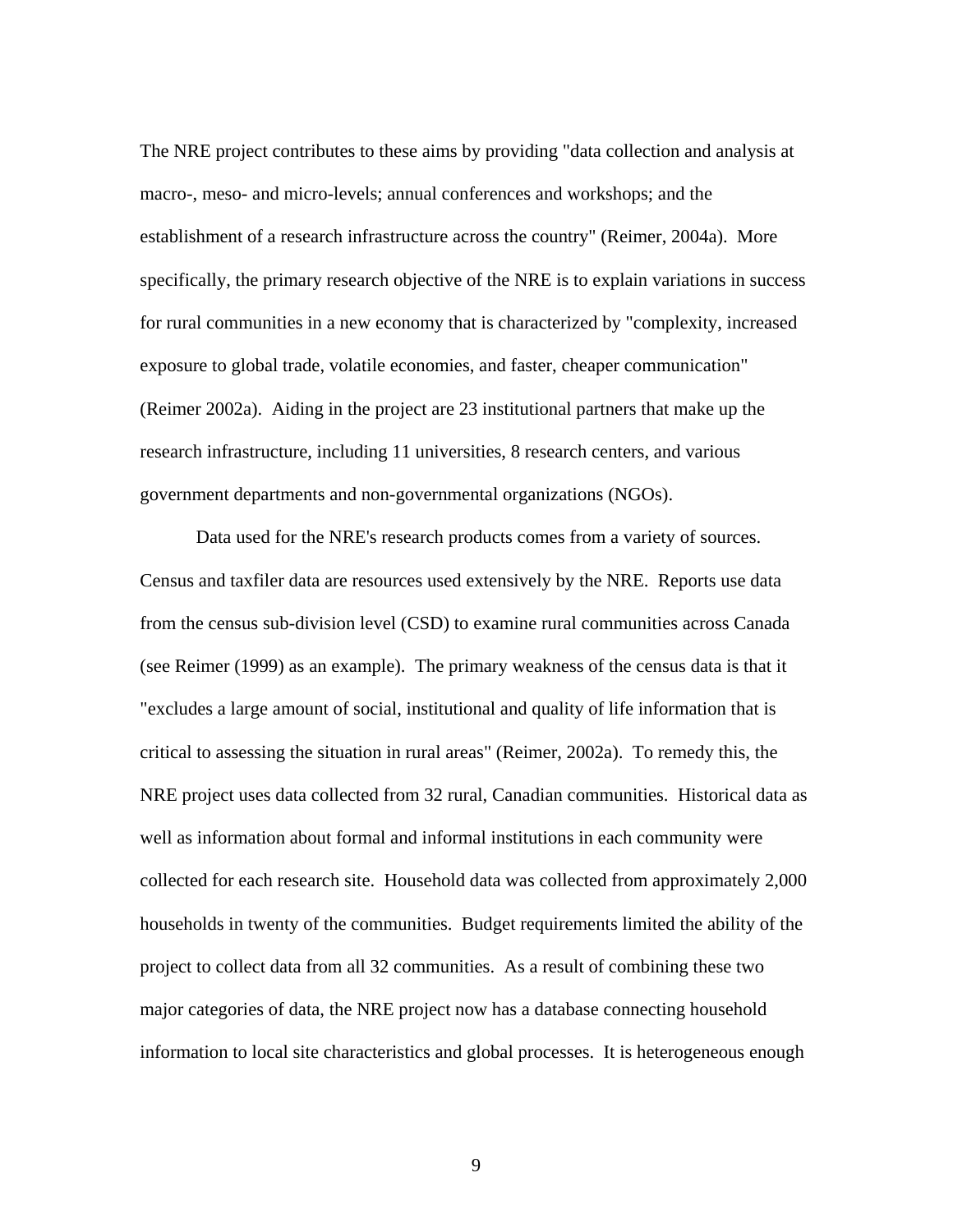to make comparisons across communities, but also includes valuable information about the institutions and quality of life in those communities.

 A unique aspect of the NRE project is the way in which they selected communities to observe. The thirty-two rural, Canadian communities were randomly chosen to ensure comparisons across the following five dimensions (Reimer, 2000): (1) exposure to the global economy, (2) stability of the local economy, (3) adjacency to large metropolitan centers, (4) level of community capacity, and (5) outcomes. These five dimensions come from an underlying conceptual framework based on previous studies of rural areas.

 The first dimension, exposure to the global economy, recognizes how rural communities are increasingly affected by global economic conditions. "For rural areas, this has meant increased exposure to international competition, a decrease in placespecific support programmes and an increase in labour mobility" (Reimer, 2002a). Communities, therefore, are chosen that reflect high to low exposure to the global economy. Local economic stability, the second dimension, was selected because an unstable local economy will likely make community planning difficult, especially in those communities that are resource dependent. The third dimension, adjacency to large metropolitan centers, is meant to differentiate communities that have access to urban centers versus isolated communities. Reimer (2002a) notes: "Advances in transportation and communication have helped to integrate rural areas with urban centres but, except for outmigration, the major effects are felt only by those communities that are relatively adjacent to those centres." Community capacity, the fourth dimension, acknowledges the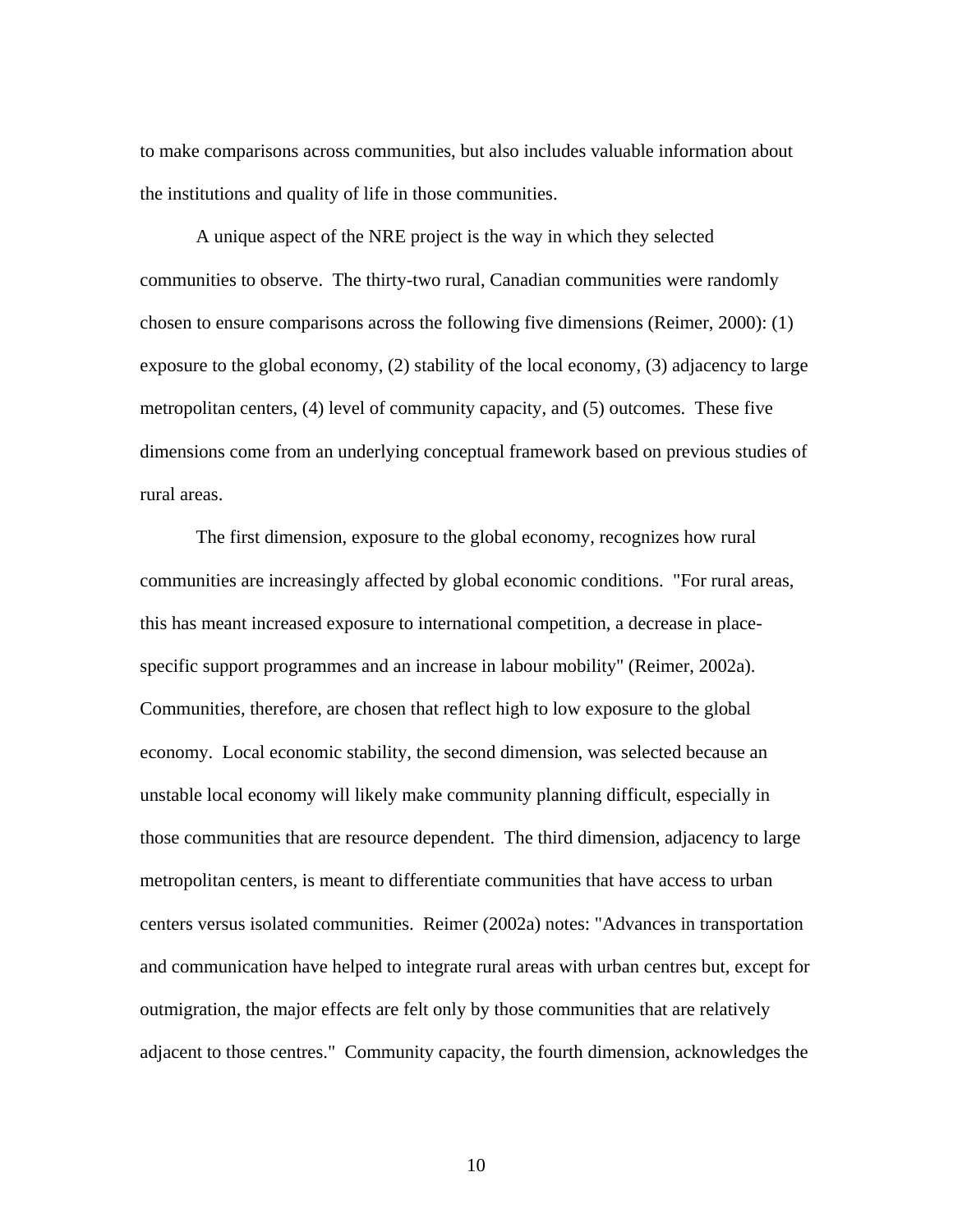role of "skills, abilities, formal and informal social networks; health, education, and service institutions; and an ability to mobilize resources as important conditions for economic and social development" as key to a community's success. Finally, dimension five looks at the outcomes of communities so as to provide a good comparison of leading and lagging communities.

#### *Background on the Central Oregon SCCBS Project*

 The Social Capital Community Benchmark Survey (SCCBS) "was designed to study the health of American communities" (Rahn). With funding from the Saguaro Seminar at Harvard University, the Ford Foundation, and other foundation groups, a survey instrument was designed and implemented "the results of which were intended to provide foundations and researchers with information on the social connections, attitudes, and dispositions of people living in geographically defined places" (Rahn). During the summer and fall of 2000, the Northwest Area Foundation sponsored surveys in central Oregon, including Deschutes, Jefferson, and Crook counties. The purpose of the study was to assess the health of communities in this region using the concept of social capital.<sup>[4](#page-36-1)</sup>

# *The NRE Capacity Model*

 The NRE capacity model is a particularly compelling product of the NRE project (see Figure 1). Its primary benefit is that it is general enough to describe in a dynamic way how communities develop, while at the same time providing a sufficiently specific taxonomy of the forces at work in communities over time. Proof of its usefulness and relevance to the rural observatory is how frequently it is referenced in diverse research products, i.e., Reimer (2002b, 2004b, 2006) and Lyons and Reimer (2007). We find it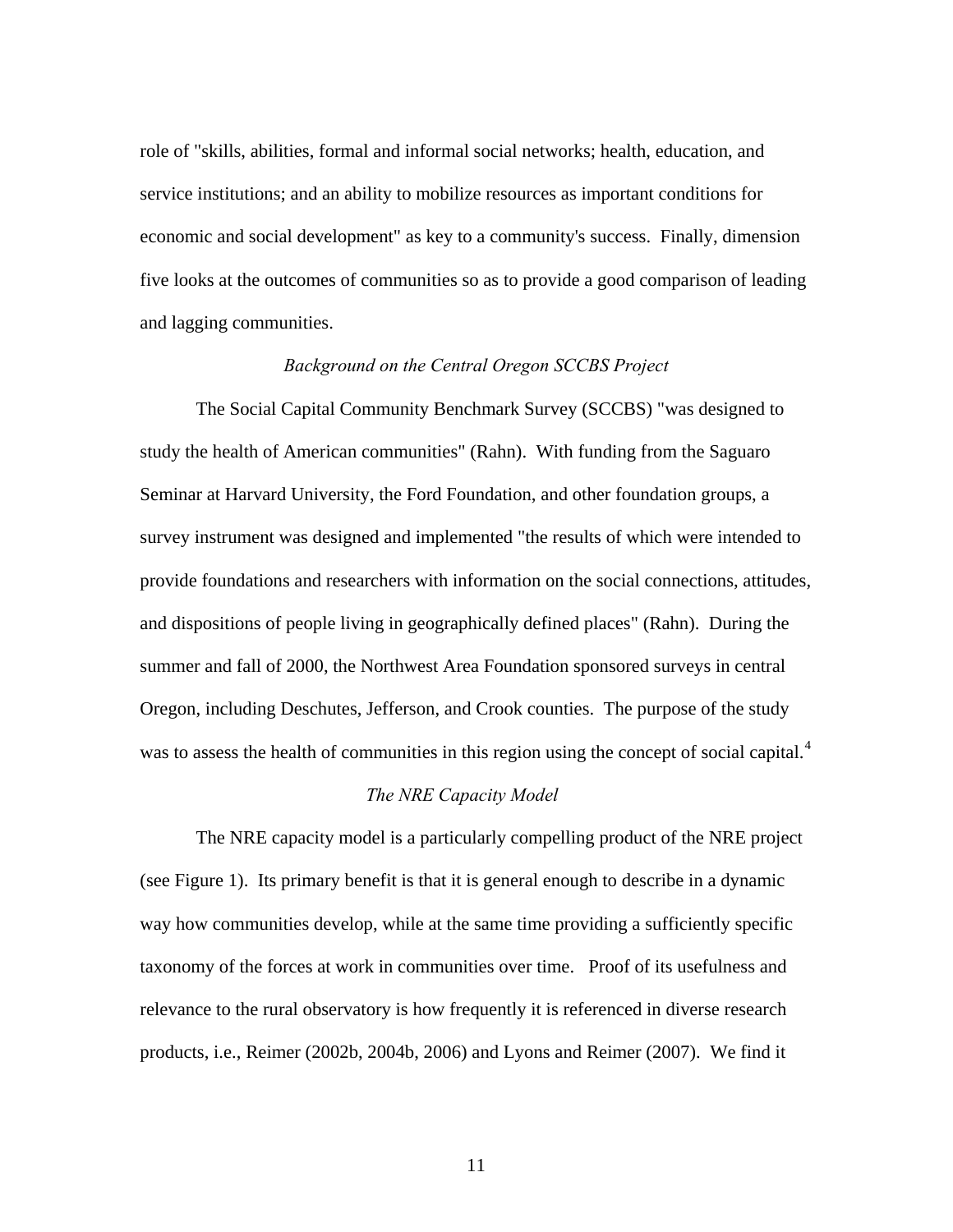useful to organize both theoretical and empirical methods and conclusions from both the NRE and NWAF studies. In this section, we discuss each element in the capacity model and cite research products related to that element. Then we examine applied research between elements to show how the NRE project is being used to measure capacity and community development.



Source: Reimer (2006)

Figure 1: The NRE Community Capacity Model

# *Assets and Liabilities*

Capacity in the NRE study is defined as "the ability of people to organize their

assets and resources to achieve objectives they consider important" (Lyons and Reimer,

2006). This definition seems to agree with the view of capacity as a dynamic process.

Figure 1 shows this process as a whole. Communities start with assets and liabilities.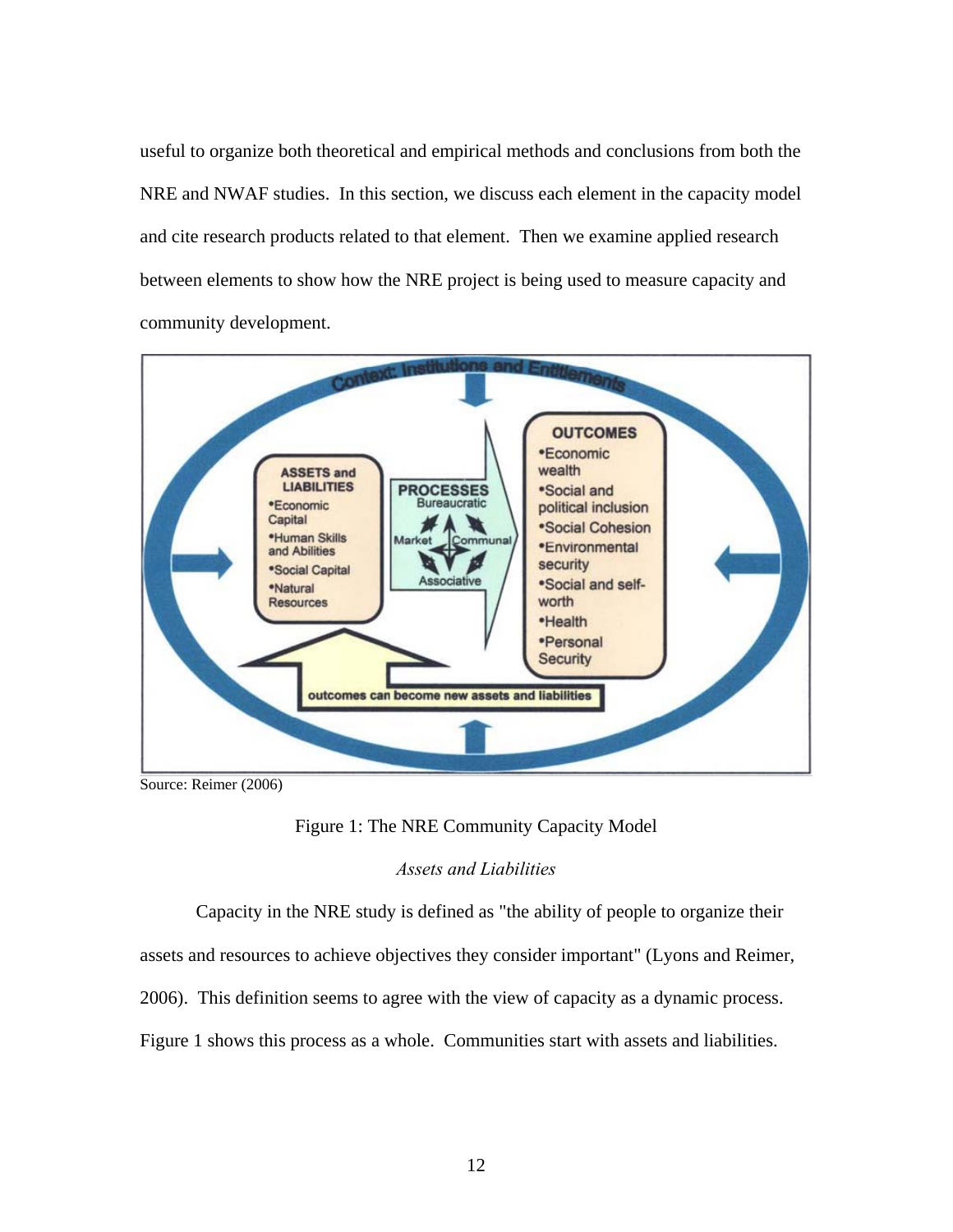These characterize the resources available for a community to use. Some are easier to measure than others. Economic capital and natural resources seem to be the easiest to quantify, with human skills and abilities and social capital being more difficult. In this paper, we focus on the measurement of social capital.

#### *Social Capital*

In the NRE project, social capital is defined as:

"one type of asset or resource that can be used to achieve valued outcomes. As *capital*, it is a part of production that is reinvested into future production. As *social* capital it refers to social forms as reflected in organizations, collective activities, networks, and relationships. From this point of view, social capital is a relational, as opposed to an individual characteristic" (Reimer, 2002b).

This definition informs the way the NRE project measures social capital. It looks for evidence of social capital embedded in the processes, which we discuss later, that exist within a community. As shown in Figure 1, the market, bureaucratic, associative, and communal relationships are "four relatively coherent ways in which people organize their relationships to accomplish tasks, legitimize their actions, distribute resources, and structure their institutions" (Reimer, 2002b). Later in this paper we review how the NRE project measures social capital embedded in these relationships.

The Social Capital Community Benchmark Survey (SCCBS) is a survey-based approach to measuring social capital. Rahn references the work of Robert Putnam, whose work "on the decline of social capital in America has captured the attention of those who are concerned about and involved in making communities places in which their denizens can lead healthy, happy, and productive lives." According to Rahn, social capital is derived from the relationships individuals have with others. It is the material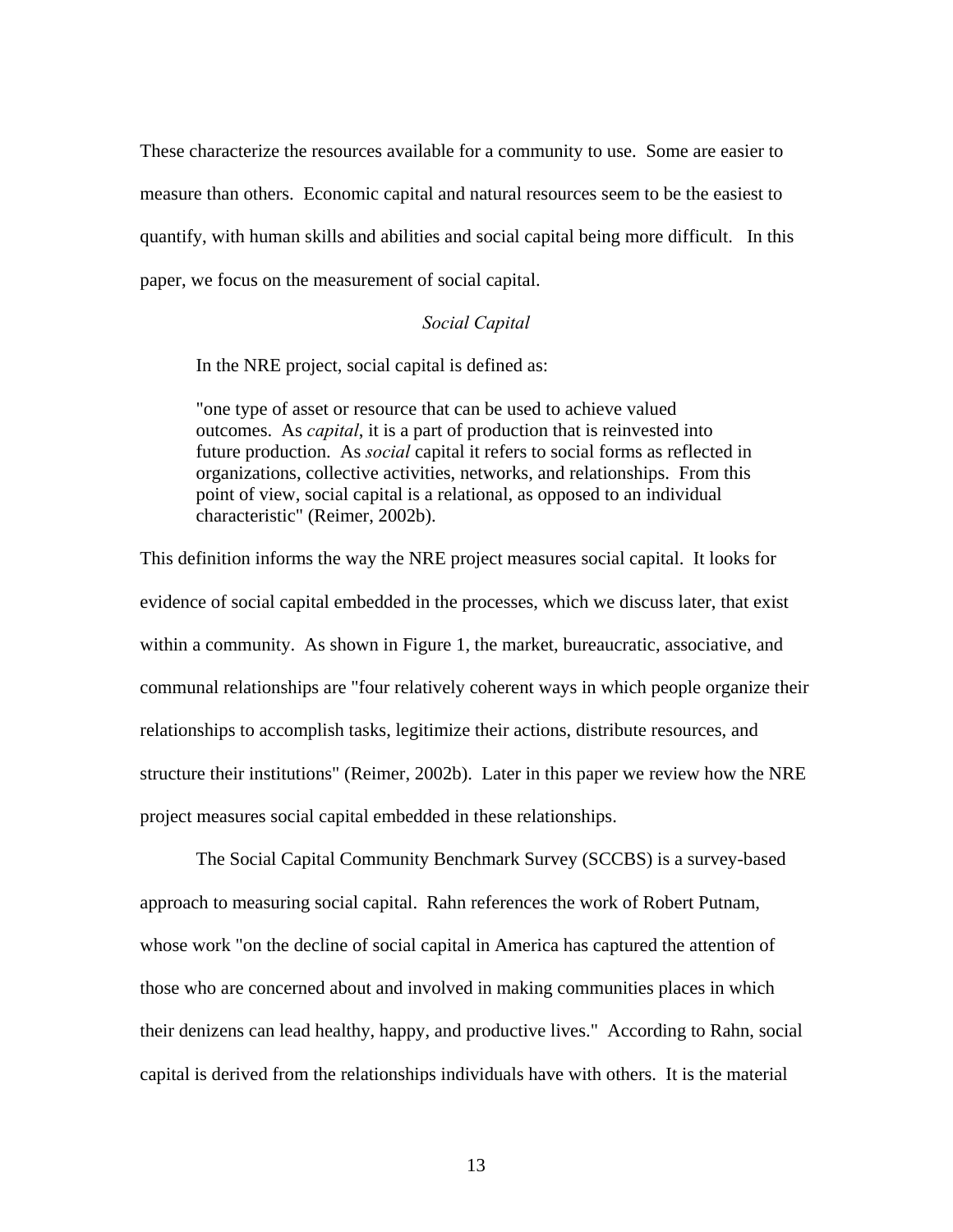that is used by a group to achieve an objective. She divides social capital into four different types: civic engagement, trust, government social capital, and collective efficacy.

 Civic engagement seeks to capture how diverse and deep individuals' sociopolitical connections are in their local community. General and social trust is important in reducing uncertainty between individuals' interactions. Therefore, the level of trust in a community is a key component of social capital. Government social capital reflects the trust that community members have in their government institutions, while collective efficacy is "residents' beliefs that they can come together to realize common goals" (Rahn). Community members were asked questions designed to measure each of these forms of social capital. These questions are indicated in table 1.

# **Table 1: NWAF Social Capital Definitions**

| Civic<br>Engagement           | involvement in voluntary organizations; frequency of entertaining<br>friends at home or attending town meetings; voter registration and<br>participation                                                                                                       |
|-------------------------------|----------------------------------------------------------------------------------------------------------------------------------------------------------------------------------------------------------------------------------------------------------------|
| Trust                         | trust "most people" as well as trust in specific groups (neighbors, co-<br>workers, people at place of worship, people who work in stores, local<br>news media, police, white people African-Americans/Blacks, Asians,<br>Hispanics/Latinos, Native Americans) |
| Government                    | trust in local authorities; community leaders care about individuals                                                                                                                                                                                           |
| Collective<br><b>Efficacy</b> | cooperation of the community if "public officials asked everyone to<br>conserve water or electricity because of some emergency"                                                                                                                                |

Source: Rahn

 To measure civic engagement in Central Oregon, the NWAF project asked questions about the "variety and depth of individuals' socio-political connections...[for example] whether they were involved in a number of different kinds of voluntary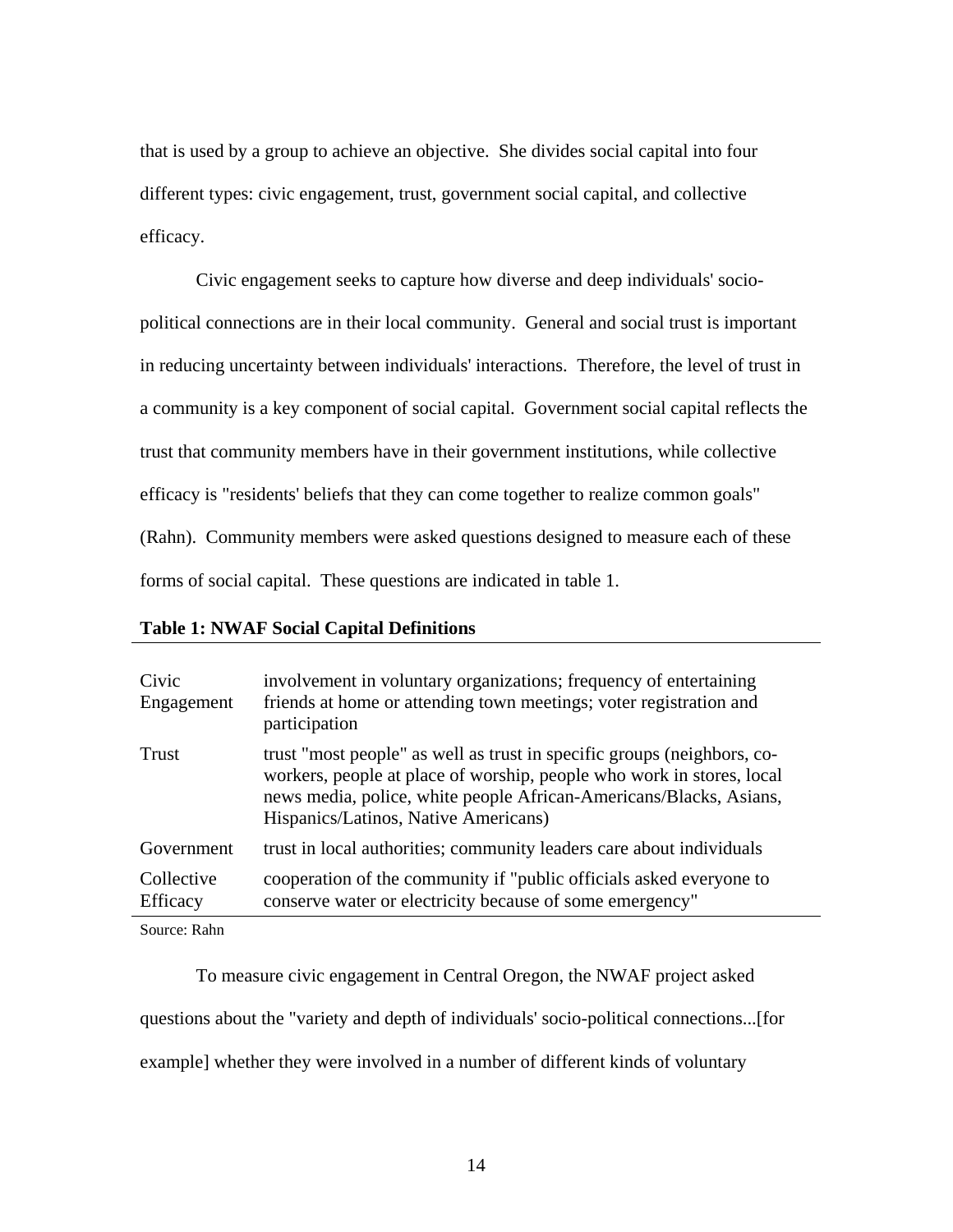organizations, how often they did certain kinds of activities, such as entertaining friends at home or attending town meetings, and whether they were registered to vote and had voted in the 1996 presidential election" (Rahn). Using factor analysis, a score was calculated for each individual surveyed reflecting how above or below average their level of involvement in the community is. Averages across scores were taken in ten dimensions: cyber, arts, sports, youth, vets-seniors, reform politics, voting, informal socializing, faith-based and civic activism, as well as general civic engagement. Comparing these levels with the national sample reveals statistically significant differences in the voting, faith-based and civic activism types of civic engagement. Central Oregon showed higher levels of civic engagement in the voting and civic activism categories and a lower level of civic engagement in the faith-based category.

 The next form of social capital that Rahn investigates is general and specific trust. "Trust is an important lubricant of social life because we can never know others as well as we know ourselves. Social interaction, therefore, always involves some degree of uncertainty." By measuring how much people in communities trust each other, we can compare those communities to each other for this type of social capital. The NWAF project asked how much individuals trusted particular groups: neighbors, co-workers, people at place of worship, people who work in stores, local news media, police, White people, African-Americans/Blacks, Asians, Hispanics/Latinos, and Native Americans. Results from those who responded "a lot" or "some" are shown in table 2.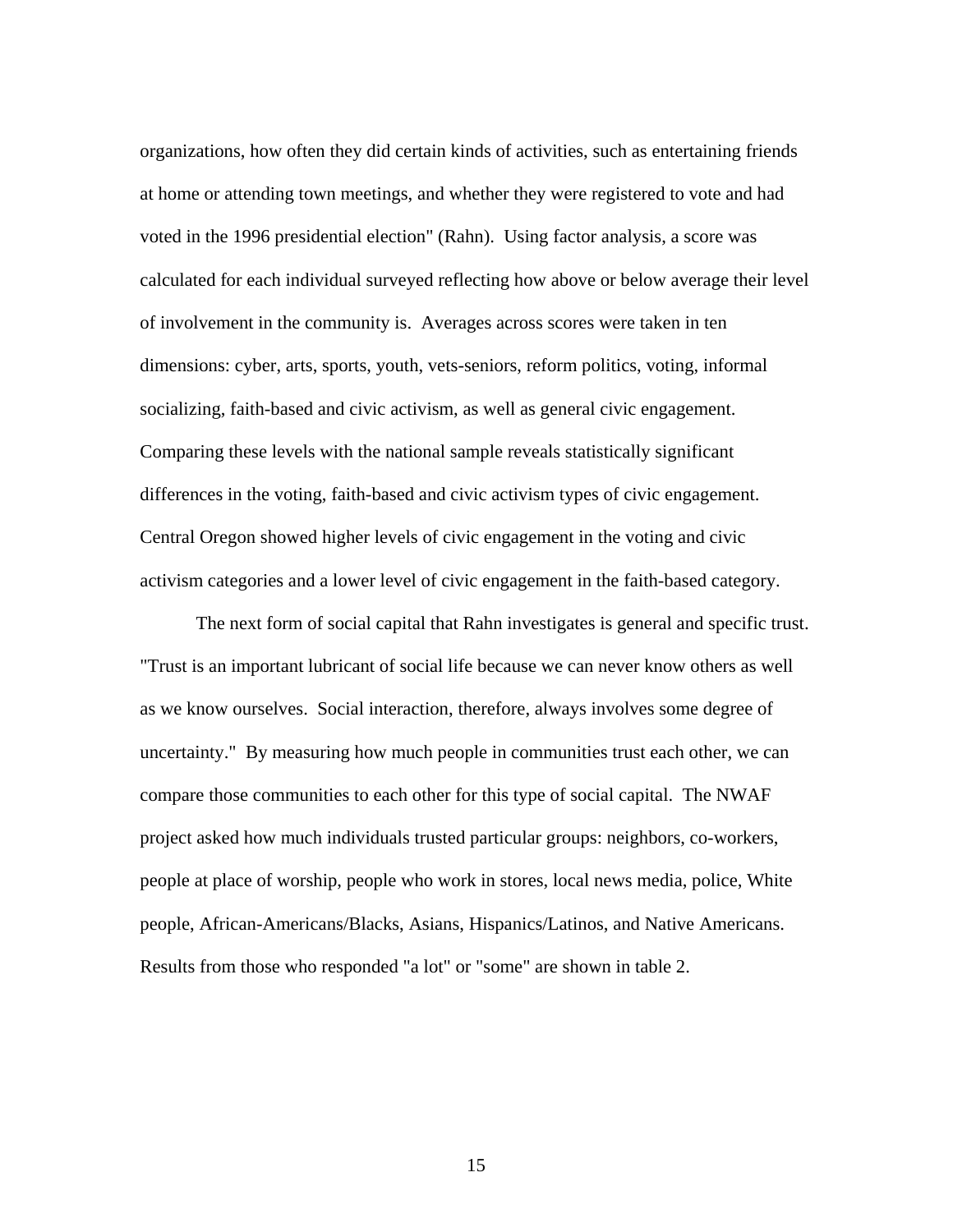|                             | Central Oregon | <b>National Sample</b> |
|-----------------------------|----------------|------------------------|
| Neighbors $*$               | 86.7%          | 82.4%                  |
| Co-workers*                 | 90.4           | 83.9                   |
| People at Place of Worship* | 94.5           | 92.5                   |
| People Who Work in Stores*  | 84.5           | 75.9                   |
| Local News Media            | 59.9           | 58.6                   |
| Police                      | 86.2           | 82.3                   |
| White People*               | 93.9           | 86.2                   |
| African-Americans/Blacks*   | 90.0           | 84.2                   |
| Asians $*$                  | 90.3           | 82.9                   |
| Hispanics/Latinos*          | 86.6           | 81.4                   |
| Native Americans*           | 92.2           | 85.7                   |

#### **Table 2: Proportion Reporting Trust Group Members "A Lot" or "Some"**

\* indicates a statistically significant difference between the Central Oregon and national samples. Source: Rahn

 There is a statistically significant difference between the Central Oregon and national samples for neighbors, co-workers, people at place of worship, people who work in stores, White people, African-Americans/Blacks, Asians, Hispanics/Latinos, and Native Americans. In all cases, central Oregon respondents were more trusting than the national sample, indicating a higher level of social capital compared to the nation in the general and specific trust category.

 Next, Rahn examines the level of trust in local authorities. Government is an important player in the development of social capital. "Government can support the efforts of nongovernmental actors to build social capital by, for example, using its taxing and spending authority to subsidize the costs of information, communication, and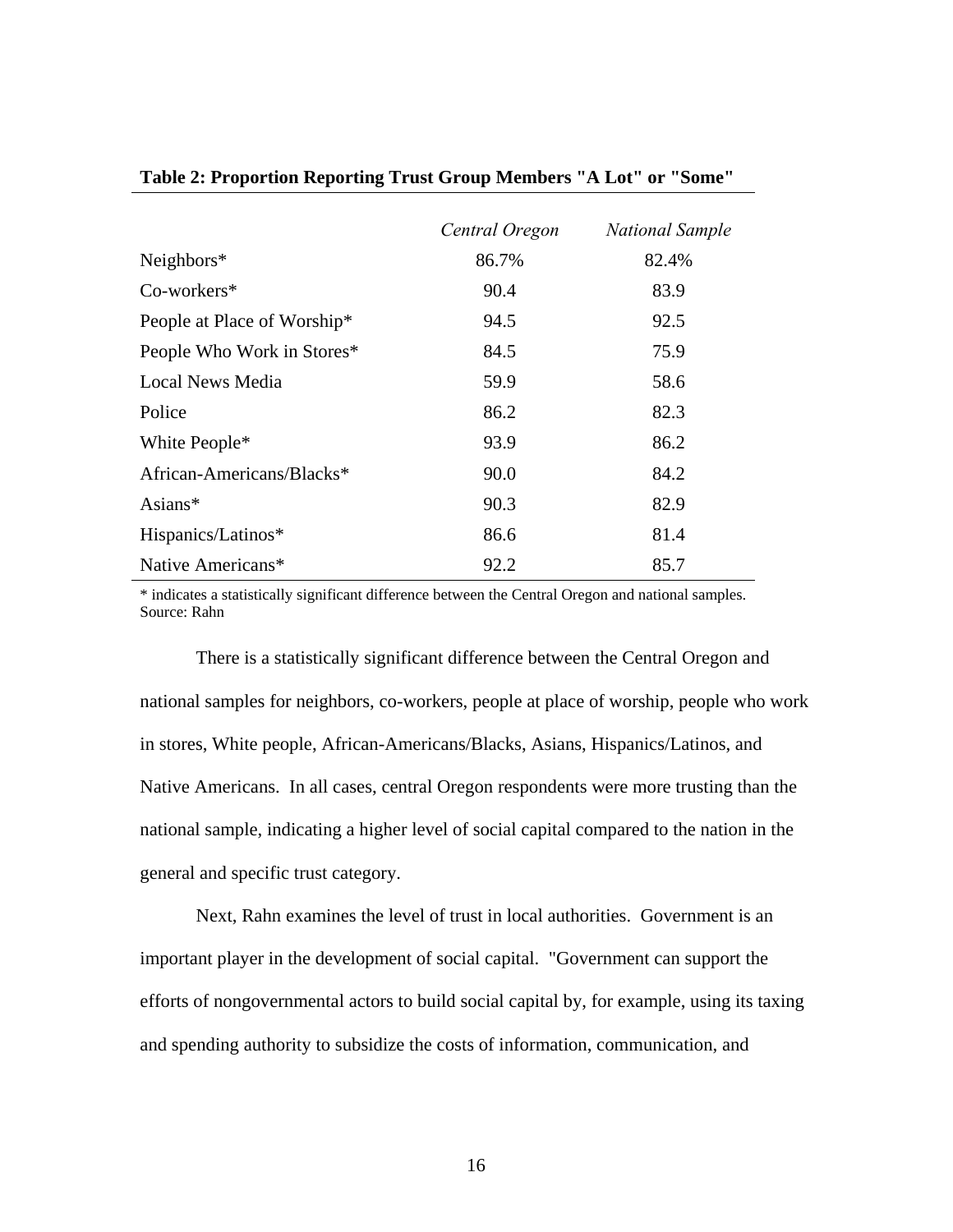transportation" (Rahn). In addition, civil society and government "are mutually supportive of each other," since "when people trust their public authorities, they take greater pride in being a member of a particular community and they are more likely to feel that they are respected members of that community" (Rahn). When asked how much they trust local political authorities, 55.7% of central Oregon respondents answered "some of the time" or "hardly ever" compared to 56.7% for the national sample. With regard to "whether community leaders care about what happens to them," 63.5% disagreed with the statement "The people running my community don't really care much what happens to me" (Rahn). Again, this result was not significantly different from the national sample.

 Collective efficacy, the final form of social capital, is based on the notion that "the viability of any community depends on its residents' beliefs that they can come together to realize common goals" (Rahn). Rahn quotes the work of social psychologist Albert Bandura (1982) who originated the concept:

The strength of groups, organizations, and even nations lies partly in people's sense of collective efficacy that they can solve their problems and improve their lives through concerted effort. Perceived collective efficacy will influence what people choose to do as a group, how much effort they put into it, and their staying power when group efforts fail to produce results (p. 143).

The NWAF attempted to measure collective efficacy with this question: "If public officials asked everyone to conserve water or electricity because of some emergency, how likely is it that people in your community would cooperate - would you say it is very likely, likely, unlikely, or very unlikely?"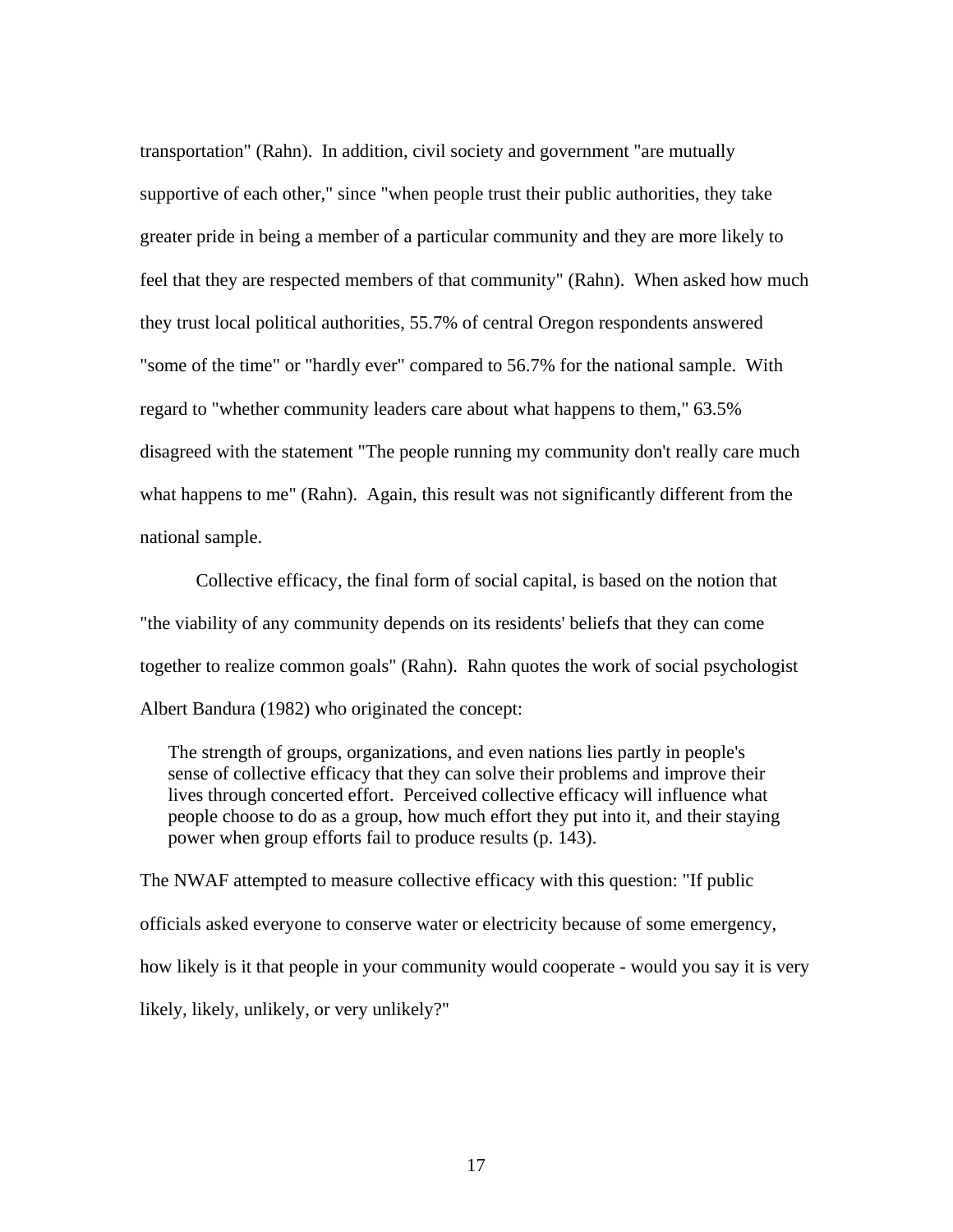|               | Central Oregon | <b>National Sample</b> |
|---------------|----------------|------------------------|
| Very likely   | 55.4%          | 43.9%                  |
| Likely        | 39.4           | 47.6                   |
| Unlikely      | 1.7            | 4.9                    |
| Very Unlikely | 2.9            | 2.1                    |

#### **Table 3: Perceptions of Collective Efficacy in Central Oregon and the Nation**

Question text: If public officials asked everyone to conserve water or electricity because of some emergency, how likely is it that people in your community would cooperate - would you say it is very likely, likely, unlikely, or very unlikely? Source: Rahn

Results from this survey question are shown in table 3. More Central Oregon respondents said "very likely" (55.4%) than the national sample (43.9%), while fewer responded "likely" (39.4% versus 47.6%). This totals to 94.8% of central Oregon respondents saying their community would be "very likely" or "likely" to cooperate versus 91.5% for the national sample.

#### *Processes*

 Economic capital, human skills and abilities, social capital, and natural resources are resources available to the community that then undergo "actions or processes that may be taken by individuals or groups to recognize, reorganize, or manage those assets in order to produce outputs" (Lyons and Reimer, 2006). The processes constitute social relationships that are needed to produce outcomes valued by the community.

 Table 4 shows the four processes in the NRE model: market, bureaucratic, associative and communal. Market relations are "based on the exchange of goods and services within a relatively free and information-rich context" (Reimer, 2004b). Bureaucratic relations are "rational-legal" relationships that are "impersonal and formal"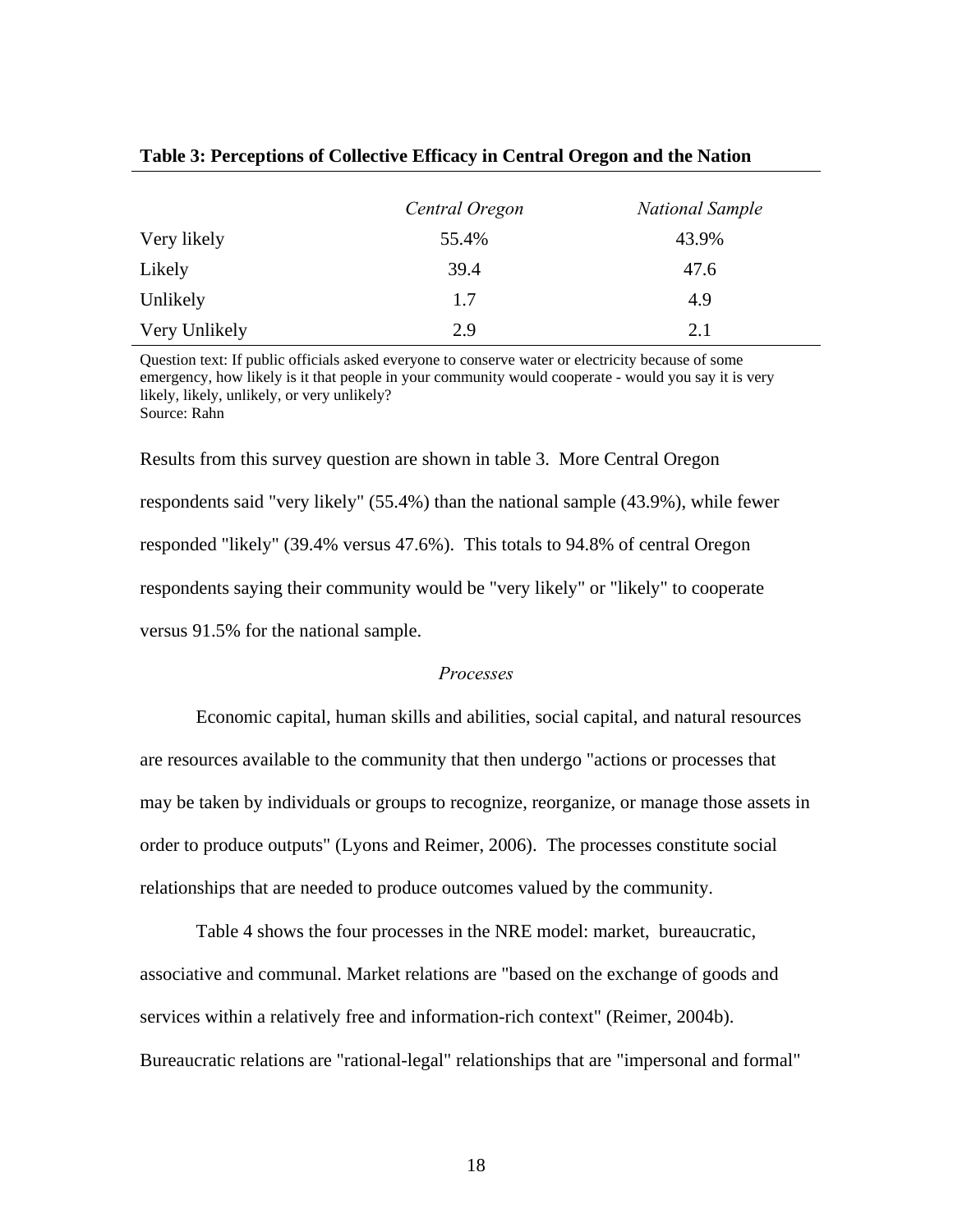(Reimer 2002a). They are related to social capital in that they codify and enforce rights and entitlements in the community. Associative relations are "churches, clubs, social action groups, internet chat rooms, spectator events, hobby groups, and food banks," for example (Reimer, 2002a). Resources are distributed only if an individual is accepted by the group in question. Finally, communal relations come about from a strong sense of community. Goods or services equally distributed, regardless of status or ability to pay. They require a "high level of trust and loyalty" (Reimer, 2002a).

Lyons and Reimer distinguish *use* of each of the four processes by individuals and households from *availability* of the process in the community. Household use of market processes, for example, is measured by indicators of whether the household employs people or owns a business, and of use of the internet for market transactions. Community availability of market relations, in contrast, is measured by – among other things – the number of enterprises, or banks or ATM machines, and number of media services available locally.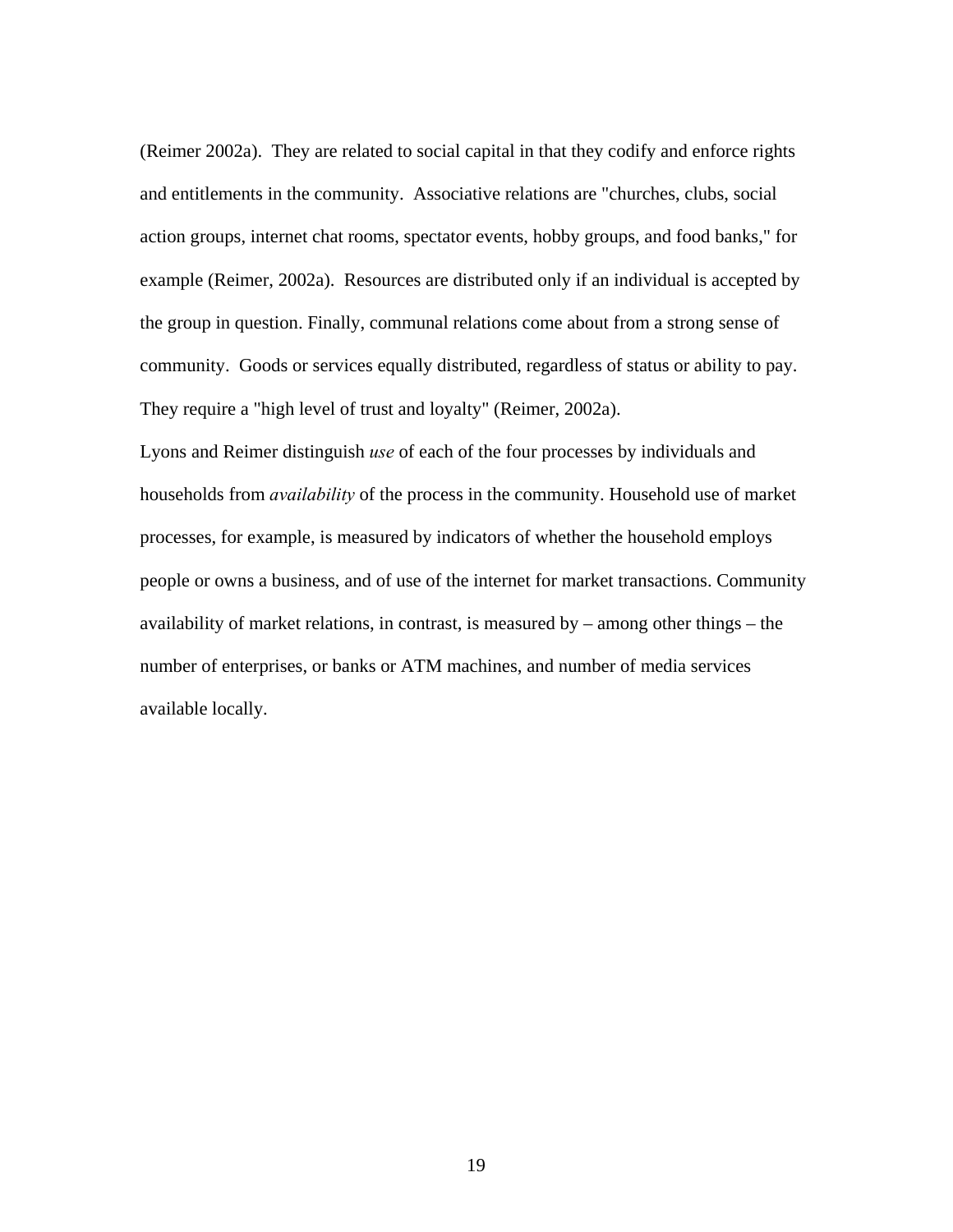# **Table 4: Processes in the NRE Capacity Model**

|              | Characterization                                                                 | <b>Examples Where</b><br><b>Type Dominates</b>                    | <b>Basis of</b><br><b>Distribution</b>           | Indicators of Household Use<br>and Community Availability                                                                                                                                                                                                |
|--------------|----------------------------------------------------------------------------------|-------------------------------------------------------------------|--------------------------------------------------|----------------------------------------------------------------------------------------------------------------------------------------------------------------------------------------------------------------------------------------------------------|
| Market       | Free exchange of<br>goods or services                                            | Farmers market;<br>stock exchange                                 | Supply and<br>demand;<br>prices                  | Use: Access to market<br>relations - employ or own<br>business; Use internet for<br>market relations' market<br>public services used;<br>Availability: number of<br>market participation groups;<br>income from market sources;<br>total market supports |
| Bureaucratic | Relations structured<br>by general rules and<br>principles; division<br>of labor | Governments:<br>legal systems;<br>corporations                    | Objectives;<br>formal<br>structures of<br>status | Use: Use internet for<br>bureaucratic relations;<br>bureaucratic public services<br>used;<br>Availability:number of<br>bureaucratic actions taken;<br>income from bureaucratic<br>sources; total bureaucratic<br>supports                                |
| Associative  | Shared interests                                                                 | Clubs; churches;<br>recreation<br>groups; social<br>action groups | Shared<br>interest                               | Use: Use internet for<br>associative relations;<br>associative public services<br>used:<br>Availability: number of<br>associative participation<br>groups; number of<br>associative actions taken;<br>total associative supports                         |
| Communal     | Common identity                                                                  | Family; close<br>friendship<br>groups; churches;<br>gangs; clans  | Common<br>identity and<br>need                   | Use: Use internet for<br>communal relations;<br>Availability: total types of<br>sharing from family and<br>friends; total communal<br>supports                                                                                                           |

Source: Reimer (2004b)

The NRE project has collected data on these four processes to study social exclusion in rural Canada (Reimer, 2004b, 2004c). Rural community members in 20 sites were surveyed about "the types of services they used and who they turned to for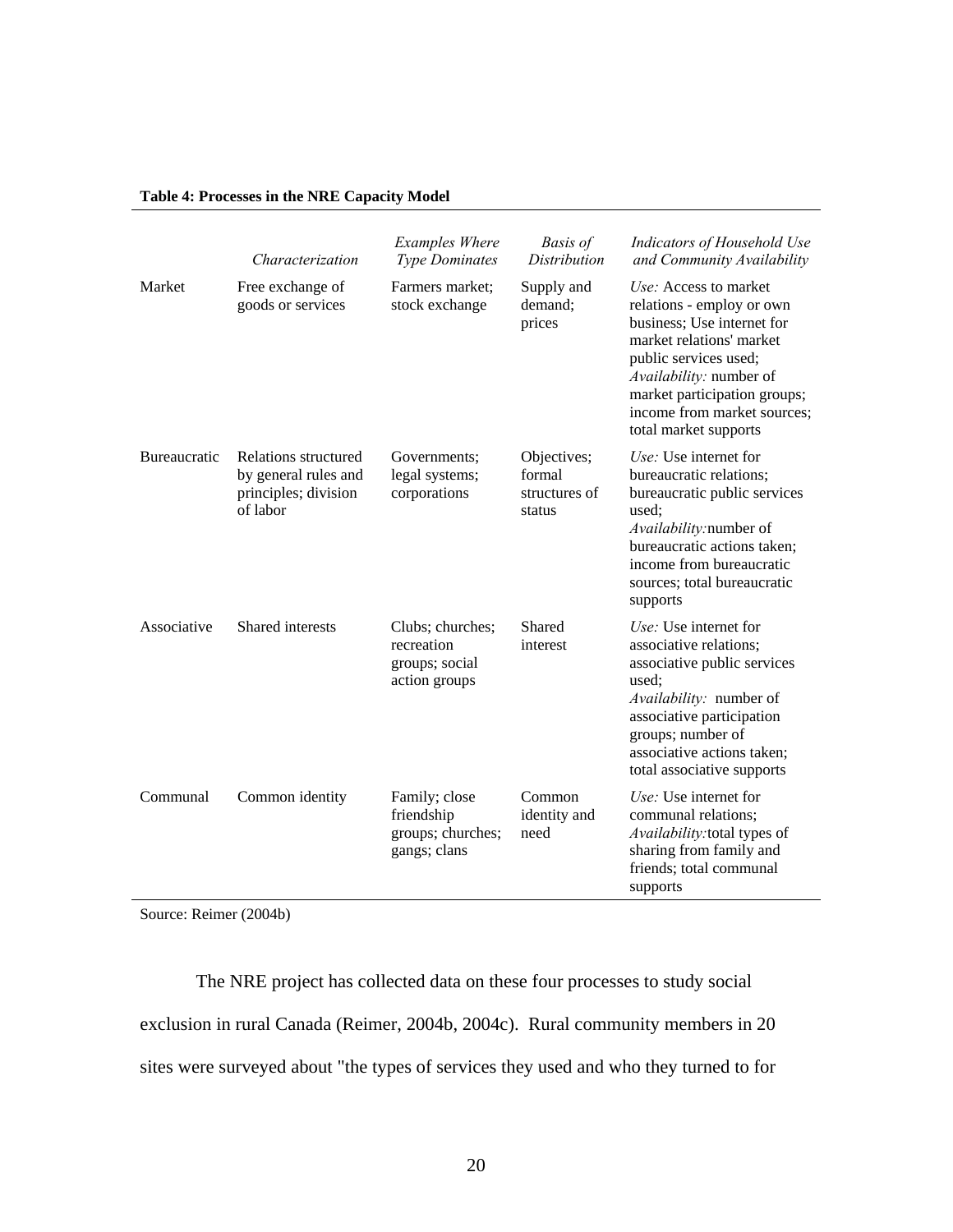social support in times of change" (Reimer, 2004b). Their responses were classified into the four major processes. By studying who people turn to for support, the researchers were able to get a better idea of the processes at work in a community.

#### *Social Capital Embedded in Processes*

 As discussed earlier, the NRE project views social capital as embedded in four types of relationships between individuals: market, bureaucratic, communal and associative. Using survey data collected from 1,995 households in 20 rural communities in 2001, the NRE project measured social capital embedded in the aforementioned relationships. As Reimer (2002b) notes, the benefit of having both household-level and site-level data is twofold. "First, researchers frequently use participation and volunteering to measure social capital. These indicators assume that the *use* of particular social resources is equivalent to the *availability* of those resources" (Reimer, 2002b). From a community development standpoint, the existence of social capital that is not currently being exploited is critically important to developing successful community strategies. "Second, using site-level data makes it possible to represent the institutional forms of social capital" (Reimer, 2002b). When surveyed, individuals may not reference local institutions such as schools, hospitals, or food banks, but these institutions are important sources of social capital.

 Table 5 shows how Reimer (2002b) assessed social capital availability in the 20 rural, Canadian communities. This approach creates indicators of the comparative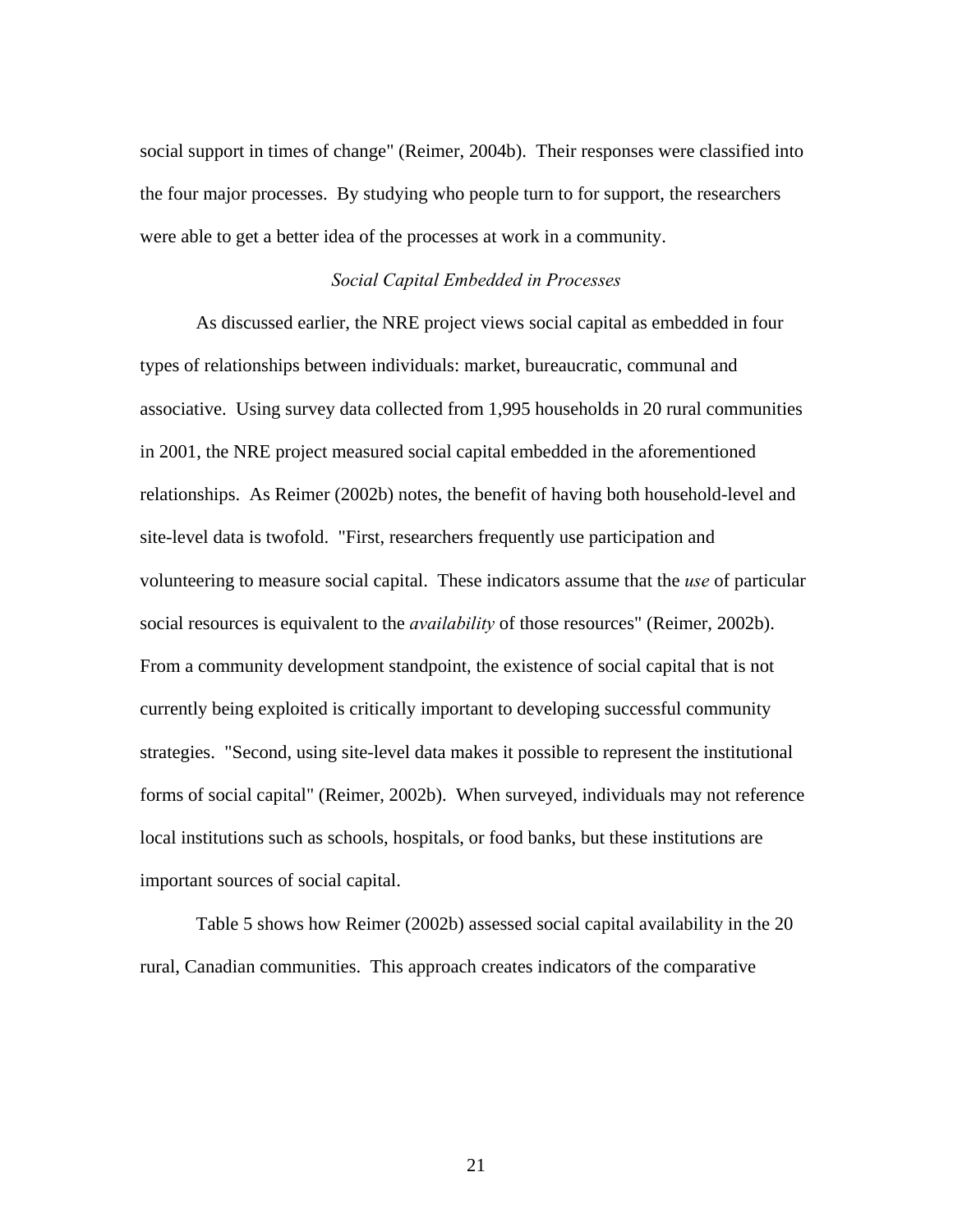| Embedded<br>in                          |                                                                                                                                                                                                                                                                                                                                                                                                                                                                                                                                                                                                                                                                                                                                                                                                                                                                                                                                                                              |
|-----------------------------------------|------------------------------------------------------------------------------------------------------------------------------------------------------------------------------------------------------------------------------------------------------------------------------------------------------------------------------------------------------------------------------------------------------------------------------------------------------------------------------------------------------------------------------------------------------------------------------------------------------------------------------------------------------------------------------------------------------------------------------------------------------------------------------------------------------------------------------------------------------------------------------------------------------------------------------------------------------------------------------|
| Market<br>Relations                     | Total number of enterprises in the site (within 30 min. of travel)<br>Total of: banks, credit unions, ATM machines, micro-financing groups, insurance offices<br>in the site (within 30 min. of travel)<br>Total of: cable TV, Internet, public access terminals, local newspaper, regional<br>newspaper, national newspaper, community newsletter, local radio station, number of<br>available radio stations<br>Rating of commercial services in the following way:<br>(1) minimum convenience center (gas and basic groceries)<br>(2) full convenience center (minimum plus some general merchandise, full grocery store,<br>implement dealers)<br>(3) partial shopping center (above plus selected merchandise - small malls)<br>(4) complete shopping center (above plus extensive retail merchandise - large malls)<br>(5) secondary wholesale retail center (above plus some wholesale)<br>(6) primary wholesale retail center (above plus central wholesale outlets) |
| <b>Bureaucratic</b><br><b>Relations</b> | Total of the following organizations (within 30 min. of travel): elementary school, high<br>school, CEGEP or community college, university, continuing education or extension<br>courses, other educational institutions, hospital, blood/urine test facility, X-ray facility,<br>baby delivery facility, nursing home, doctor, nurse, dentist, dental surgeon, optometrist,<br>home care/visits, Victorian Order of Nurses, social worker, pharmacy, ambulance,<br>emergency services, public health nurse, physiotherapist, speech therapist, occupational<br>therapist, police, fire department, 911 emergency line, lawyer, notary, citizenship court,<br>employment insurance office, Revenue Canada office, provincial automobile license<br>office, welfare office, town hall, band council, post office, bus, passenger train, freight<br>train, airport, heliport, boat, taxi service<br>Total of: Internet, public access terminals, national newspaper            |
| Associative<br>Relations                | Total of the following organizations (within 30 min. of travel): Credit Union, micro-<br>financing group, food bank, clothing exchange or depot, second-hand stores, drop-in<br>center, half-way house, personal aid services, curling rink, municipal swimming pool,<br>municipal skating rink, community playing field, community gym, community center,<br>YMCA/YWCA, athletic club, theatre, cinema, museum, library, park<br>Total of: Internet, public access terminals, local newspaper, regional newspaper, national<br>newspaper, community newsletter, local radio station, number of radio stations available<br>in the site, community bulletin boards, community 'welcome' sign, community flag,<br>community symbol                                                                                                                                                                                                                                            |
| Communal<br>Relations                   | Average size of census families in the site<br>Number of daycares and senior citizens retirement homes (within 30 min. of travel)<br>Number of churches or other religious organizations in the site<br>Number of community integration events in the site                                                                                                                                                                                                                                                                                                                                                                                                                                                                                                                                                                                                                                                                                                                   |

Source: Reimer (2002b)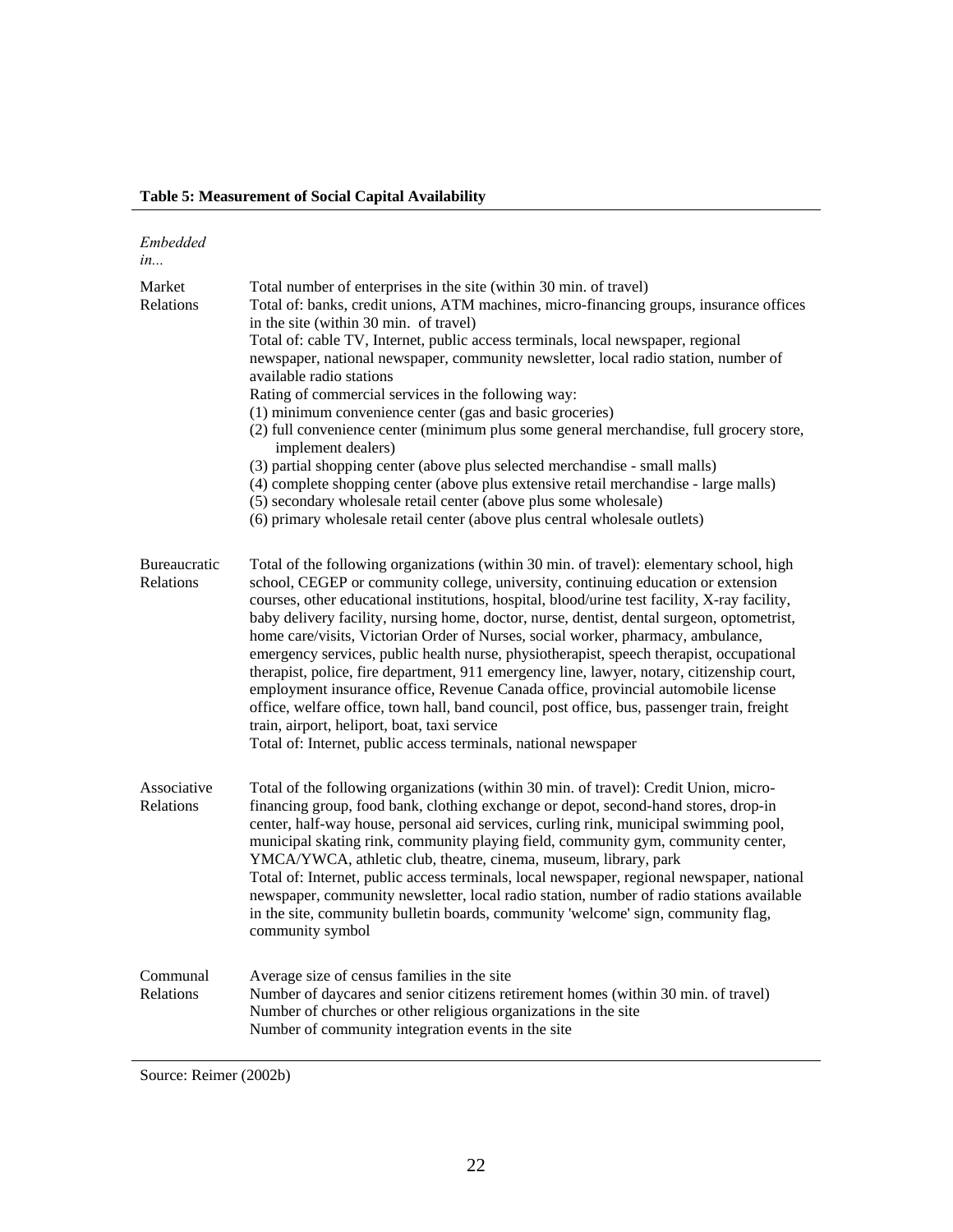amounts of social capital in the 20 communities as well as the distribution of that social capital between the four types of relations. Additionally, Reimer (2002b) examines the question of how much community members use the social capital available to them. Reimer (2002b) gives indicators of the use of social capital, again broken down by relationship type. Statistically significant correlation coefficients between the available level of social capital and the level of used social capital are reported in table 6.

|                               | <b>Available Social Capital</b> |                               |                       |                    |          |
|-------------------------------|---------------------------------|-------------------------------|-----------------------|--------------------|----------|
| <b>Used Social</b><br>Capital | Market-<br>based                | <b>Bureaucratic</b><br>-based | Associative<br>-based | Communal-<br>based | Total    |
| Market-based                  | $.37**$                         |                               | $-.20**$              | $-.20**$           | $-.35**$ |
| Bureaucratic-<br>based        |                                 | $27**$                        | $-12**$               |                    |          |
| Associative-<br>based         | $-21**$                         | $-21**$                       | $.42**$               | $-12**$            | $.28**$  |
| Communal-<br>based            | $-.20**$                        |                               | $-.11**$              | $.40**$            | $22**$   |
| Total                         | $-.35**$                        | $-17**$                       | $.27**$               | $21**$             | $.40**$  |

**Table 6: Available Social Capital by Used Social Capital**

\*\*Correlation is significant at the 0.01 level (2-tailed)

\* Correlation is significant at the 0.05 level (2-tailed)

Source: Reimer (2006)

There is a positive relationship between availability of social capital in a community and household use of social capital generally. Although statistically significant, the correlation between use and availability is not particularly strong, ranging between .27 and .42. Availability and use are more strongly associated for associative-based (AB) and communal-based (CB) social capital than for market-based (MB) or bureaucratic-based (BB) social capital. Higher levels of use and availability of AB and CB social capital are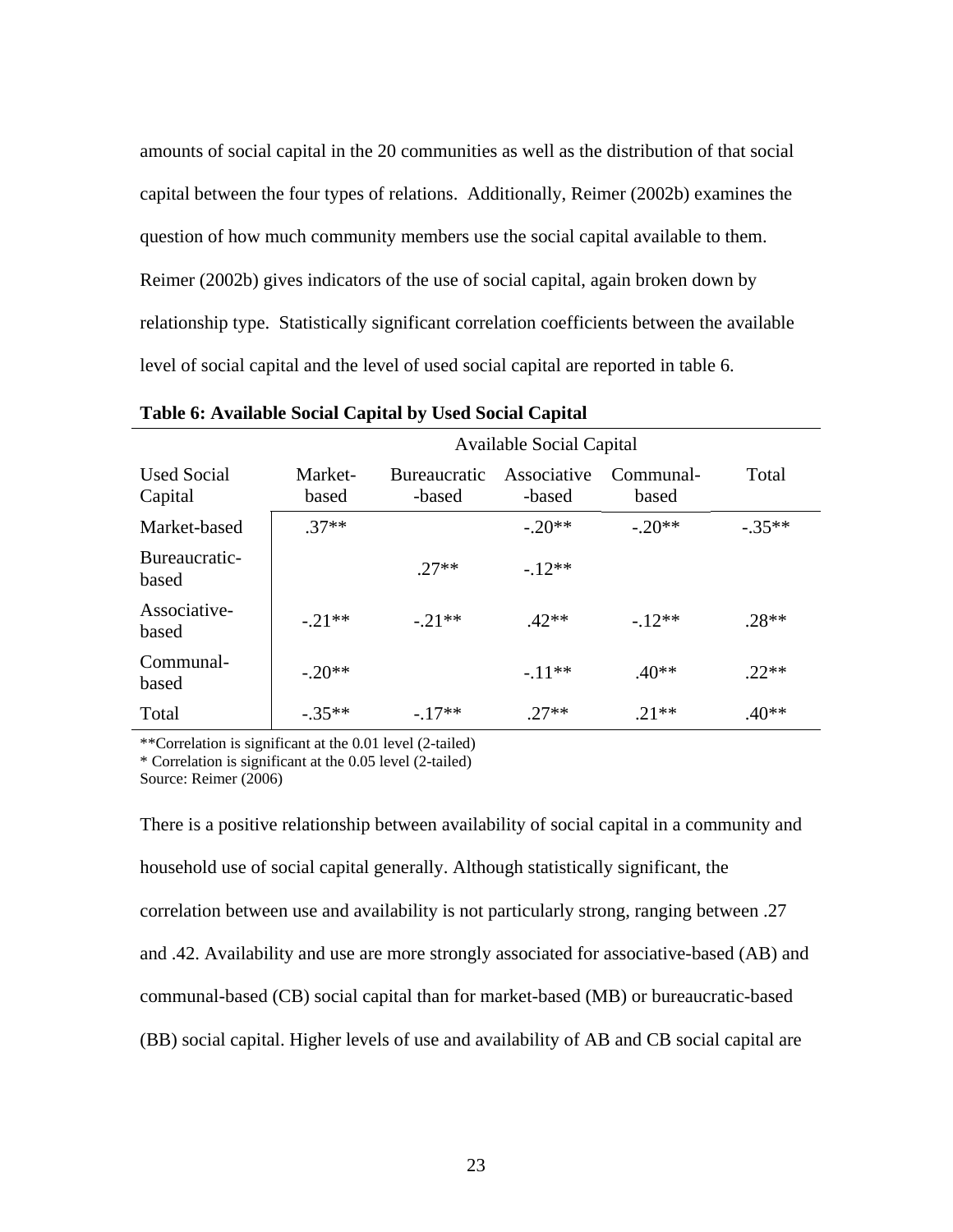generally related to lower levels of use of other forms of social capital but with higher levels of use of total social capital And higher levels of MB social capital (both use and availability) are generally associated with lower levels of use of the other forms and of social capital overall. Finally, BB social capital is weakly (or not at all) related to use/availability of other forms of social capital.

# *Economic Capacity*

 One particular strand of research in the NRE project is in measuring economic capacity; that is, capacity that "is about accessibility and availability of locational factors that support economic development" (Connell, 2004). In Lyons and Reimer's (2006) capacity model, economic capacity relates to the ability of communities to marshal their resources to achieve economic outcomes. Economic capacity, then, is particularly helpful in a pragmatic sense. It offers measurable outcomes and a useful way to compare communities. However, it is limited in its ability to describe the entire range of goals that any one particular community may wish to achieve.

 To observe the economic capacity of their communities, the NRE project used two sets of data: census data and site profile data. Economic capacity profiles were made for each community. The first set of profiles used 1996 Census and 2001 NRE site profiles data, while an updated version used 2001 Census data and 2003 NRE site profiles data. A mix of quantitative and qualitative variables were used: they are listed and defined as in Connell (2004) in Table 7. The idea was to create profiles that are "effective summaries that provide a less-detailed account of what can be a complicated set of information" (Connell, 2004). These profiles help to provide descriptive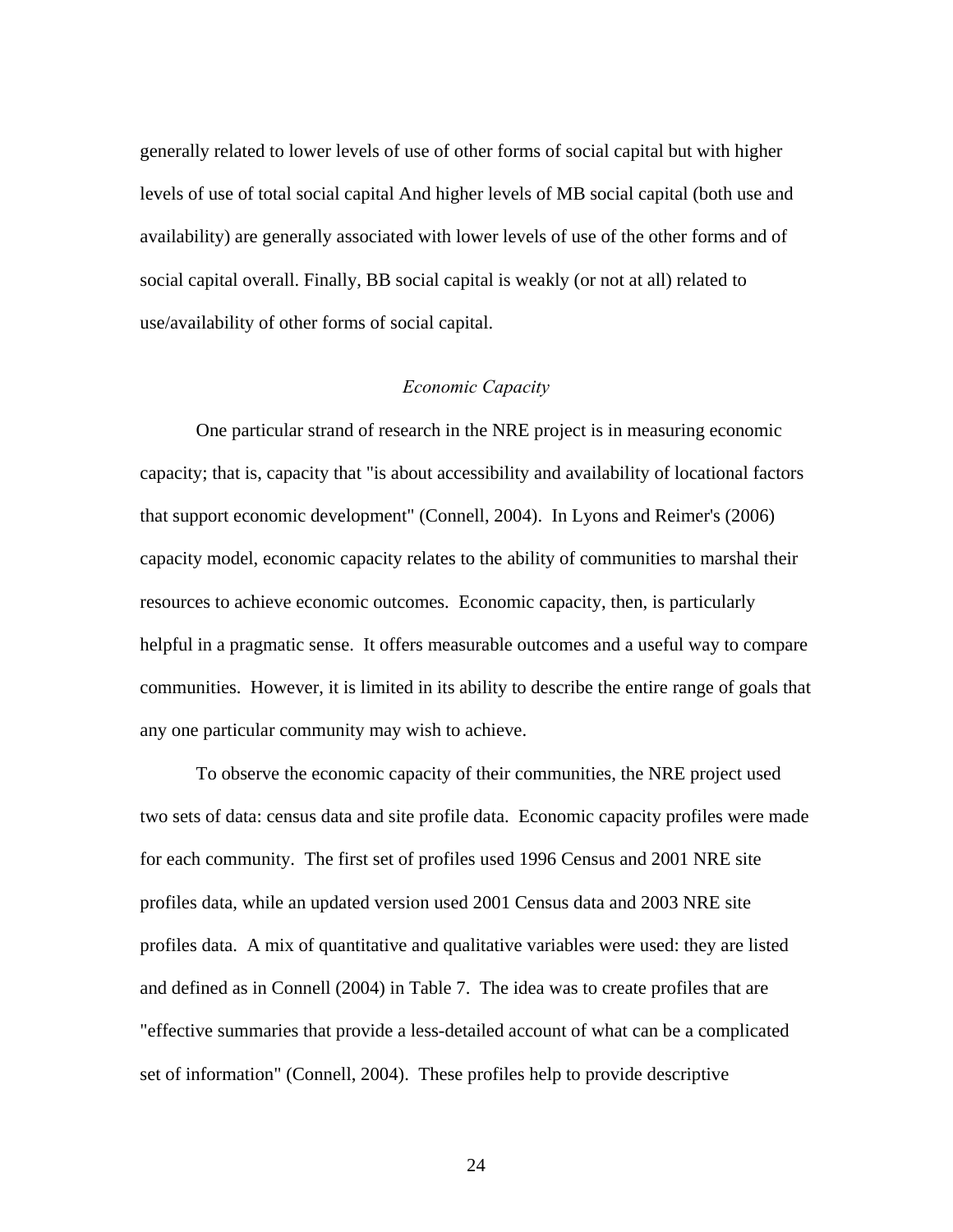information about communities and generate well-grounded research questions. Based on the community development literature, four variables were chosen by the NRE study: level of entrepreneurship, human resources, infrastructure, and business environment. Twenty locational indicators contribute to determining each of these four levels for each community.

| 1. Level of Entrepreneurship                |                                                                                                                             |
|---------------------------------------------|-----------------------------------------------------------------------------------------------------------------------------|
| Level of self-employment                    | expressed as the number of self-employed males and females<br>compared to all employed individuals                          |
| Availability of micro-financing             | distance from site                                                                                                          |
| Employment outside of the primary<br>sector | percentage of workforce not employed in the primary sector                                                                  |
| 2. Human Resources                          |                                                                                                                             |
| <b>Education</b> level                      | education attainment among the population, expressed as the<br>percentage of adult population with a low level of education |
| Labour market                               | unemployment rate                                                                                                           |
| Proximity to college                        | proximity to site                                                                                                           |
| Proximity to university                     | proximity to site                                                                                                           |
| 3. Local Infrastructure                     |                                                                                                                             |
| Availability of transportation              | proximity to major airport, freight train, harbour                                                                          |
| Access to public services                   | level of services available; proximity to site                                                                              |
| Available communications                    | availability of local and regional papers; availability of<br>Internet access; speed of Internet access                     |
| Access to public buildings                  | level of services available; proximity to site                                                                              |
| Proximity to high school                    | proximity to site                                                                                                           |
| Availability of water/sewage systems        | level of services available                                                                                                 |
| Proximity to major highway                  | proximity to site                                                                                                           |
| 4. Business Environment                     |                                                                                                                             |
| Access to industrial park                   | proximity to site                                                                                                           |
| Level of commercial shopping                | level available within the site                                                                                             |
| Access to financial institutions            | proximity to site of banks and credit unions                                                                                |
| Access to economic development<br>agencies  | proximity to site                                                                                                           |
| Proximity to urban center                   | proximity to site                                                                                                           |
| Concentration of retail activity            | level of retail activity within site; proximity to site                                                                     |

#### **Table 7: NRE Economic Capacity Indicators and Variable Definitions**

Source: Connell (2004)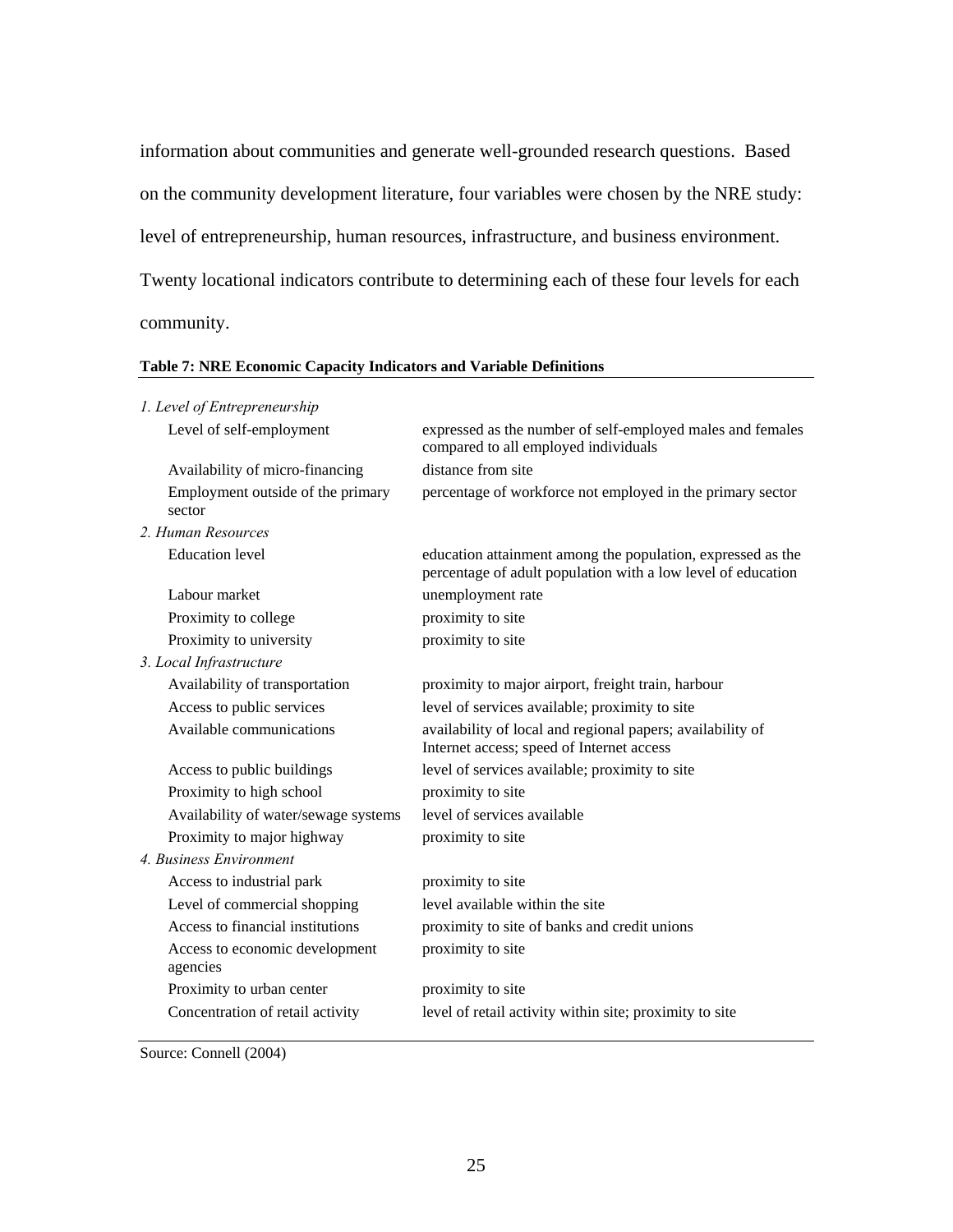Entrepreneurship is key to a community's economic success. Entrepreneurs are creative, and by creating businesses they provide new sources of employment. Microfinancing, an important input requirement for entrepreneurship, is a way to help entrepreneurs start and develop their business. Level of self-employment is included as an indicator of the outcome of entrepreneurship, people earning their living independently. Finally, employment outside of the primary sector is an indicator of how diverse the local economy is. According to Connell (2004), "diversity...creates opportunities for linkages among business (Welke and Douglas, 1999: 178-9) and for spin-off businesses".

 Education level, proximity to a college and university help to characterize the available human resources in the community and are important determinants of economic development. Since individuals are an important input in production, "the quality of the human element in productive processes will inevitably influence the final product, whether it is something concrete or an immaterial service" (Connell, 2004). The labor market variable (the unemployment rate) is a reflection of how well the labor supply matches the needs of a community's producers.

 Another important determinant of local economic development is the quality and availability of infrastructure. Availability of transportation, measured as proximity to a major airport, freight train, or harbor and proximity to a major highway measures the avenues by which a community is connected to other communities. In a similar vein, access to public services, communications, public buildings, high school and availability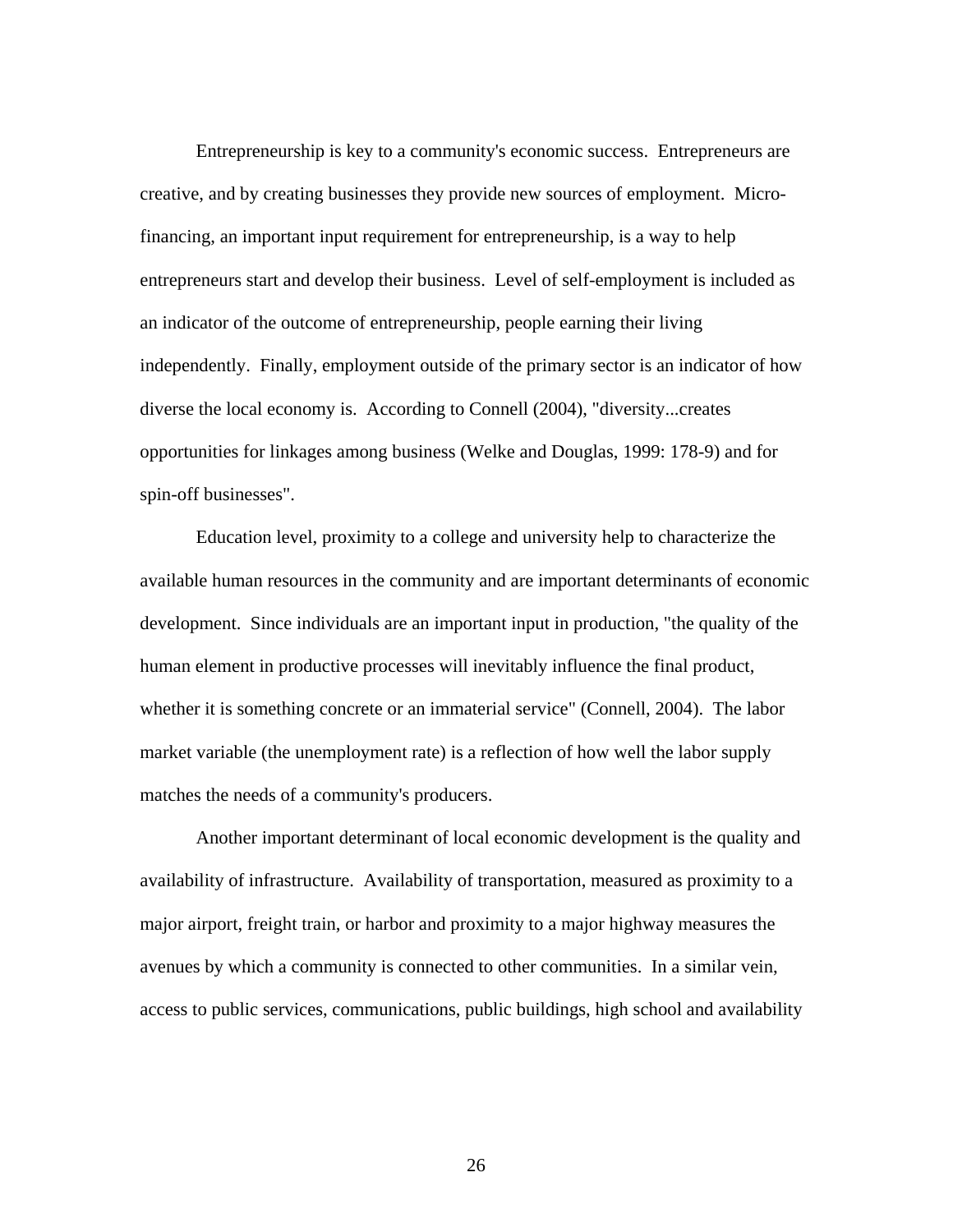of water/sewage systems are all types of infrastructure valuable to a community's economic development.

 Finally, the strength of the business environment of communities is measured using a mix of quantitative and qualitative variables. Access to an industrial park is included because "generally, the agglomeration of business reflects the local demand for business activities" (Connell, 2004). Other variables include access to financial institutions and economic development agencies, key ingredients in starting or maintaining a business. Concentration of retail activity and proximity to an urban center are measures of distance to markets.

 With all of this data collected from the communities, the NRE project generated an "Economic Capacity Profile" for twenty two rural communities in Canada. As an example, see the economic capacity profile for Benito, Manitoba located in the appendix of this paper. The profile lists the 2001 population (415) and unemployment rate (11.1%) of Benito. Results for each of the four indicators are clearly shown with a relative ranking of Benito compared to the other twenty one rural communities. From these charts, readers may clearly see that Benito's relative strength is in entrepreneurship, while it lags in the human resource category. In the infrastructure and business environment categories, Benito shows about average scores. A circular diagram on the right shows scores for each individual variable used in the four indicators. Benito had high scores in TR - transportation, PB - access to public buildings, WS - water/sewage service levels, HW - proximity to major highway, FI - access to financial institutions, RE concentration of retail activity, and MF - access to micro-financing.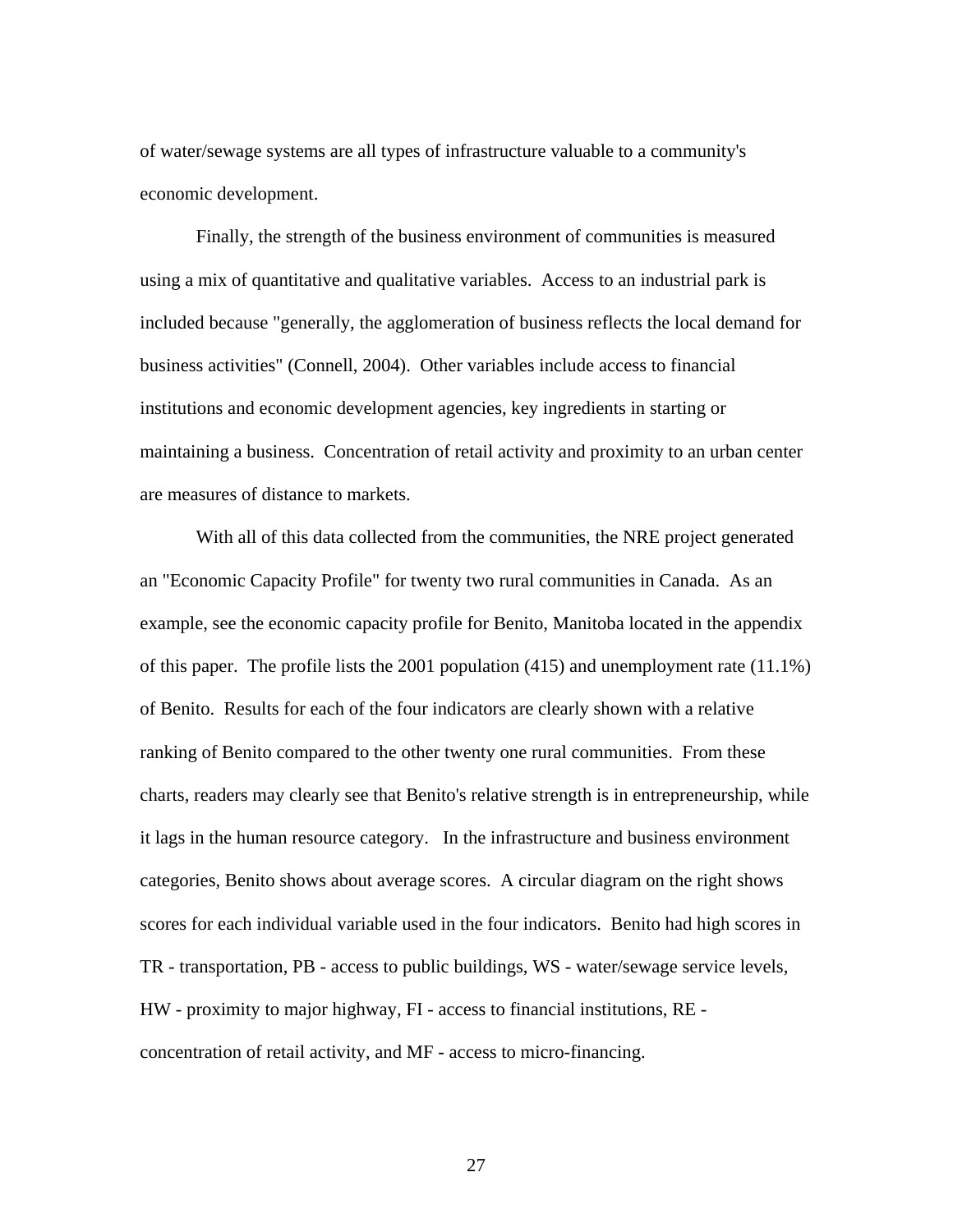The economic capacity profiles are a valuable NRE product, useful to community decision makers and members who want to compare their community with others. Using all indicators and variables, an average score is calculated that gives an overall sense of the economic capacity of Benito. In a ranking of the sites, Benito is fourteen out of the twenty-two communities ranked. The variables and indicators used in this type of publication may help the community to evaluate their strengths and weakness and aid in decision making.

#### *Social Capital and Income*

 Tiepoh and Reimer (2004) use household survey data from the NRE project to examine the relationship between social capital and income in rural Canada. They propose the following two hypotheses: (1) that "social capacity, defined as the ability of people to organize and use their social capital, does influence their level of income," and (2) the reason for the aforementioned hypothesis is that "social capital use facilitates the flow of income-related knowledge and information between economic agents" (Tiepoh and Reimer, 2004). Again, reference is made to the four processes in which social capital is embedded.

 Tiepoh and Reimer (2004) find that "overall there is an important relationship between household social capital use and household income" and that all four types of social capital use are significantly related to household income. They conclude that "increasing the level of household involvement in any type of social relations has an important income affect." When they examined the relationship between community income and the availability of social capital at the community level, however, they did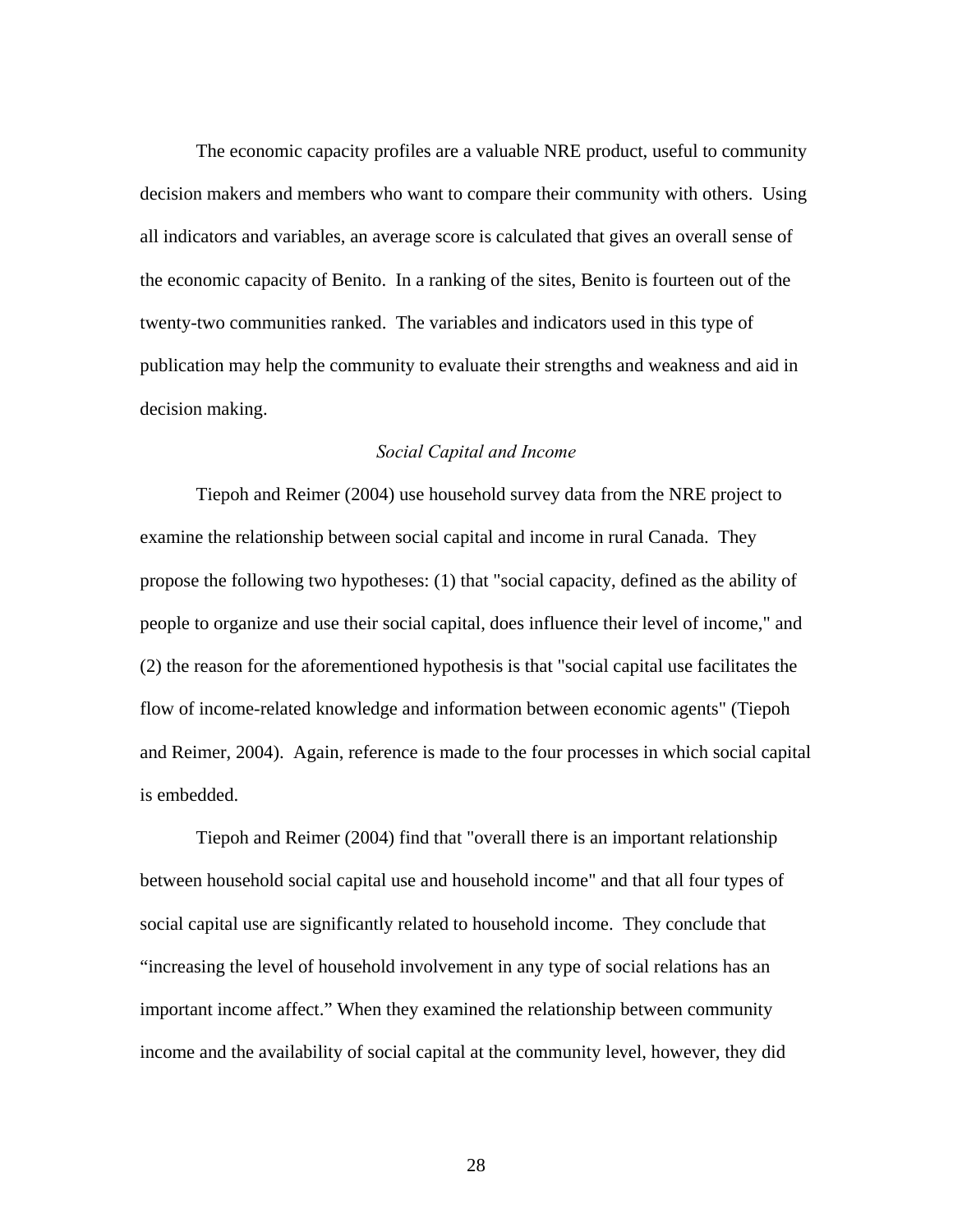not find statistically significant relationships between income and social capital availability for any of the four types of social capital. They conclude that there is "an important gap between the availability of social capital and its use...[which] cautions those policies that focus on increasing the availability of social capital alone" (Tiepoh and Reimer,  $2004$ <sup>[5](#page-36-1)</sup>.

#### **IV. Lessons in Assessing Community Capacity for a U.S. Rural Observatory**

We set out in this paper to learn more about the concept of community capacity and how to assess it. In the process, we acquainted ourselves with literature on the theory and practice of assessing community capacity. We found a rich literature, particularly in the discipline of sociology, on components of community development beyond human and physical capital producing economic outcomes. Clearly, social capital, the existence of social networks and trust, civic engagement, collective efficacy, all play a role in the success of communities. The challenge is finding ways to measure particular aspects of the system, including the more readily observable, such as physical or economic capital and economic outcomes, as well as those ideas that are more difficult to observe such as social capital and social cohesion. The NRE Rural Observatory project was particularly helpful in identifying ways to measure the hard-to-measure.

What are the important lessons from this review for the development of "community capacity" assessment projects for the rural U.S.?

*(1) Have an explicit model of community change that specifies how "community capacity" is related to a community's desired goals.*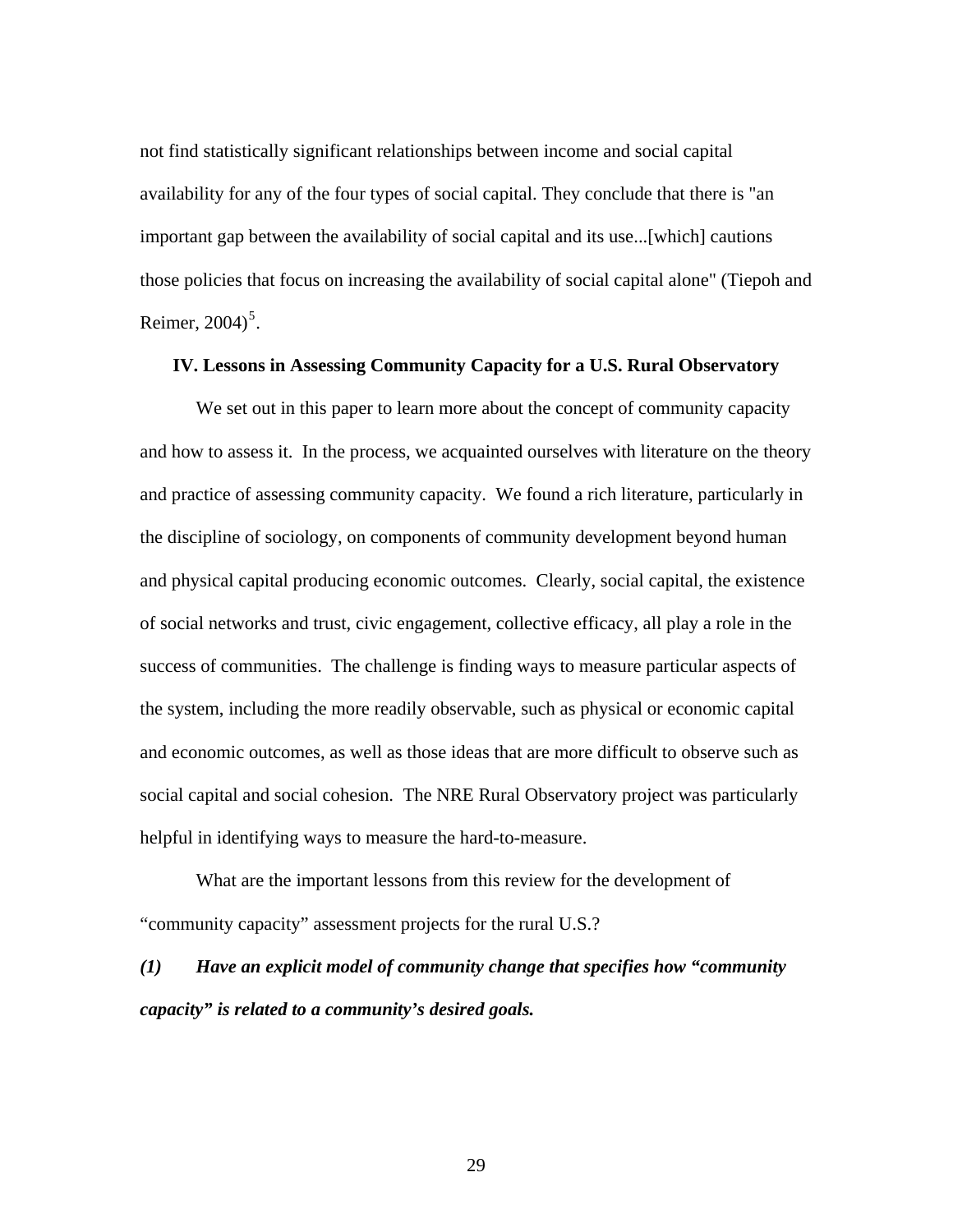Having a unifying model of how a community develops helped to place each piece of research from the project in a larger context of community development. For researchers, using an explicitly stated model may suggest new relationships between factors affecting development and may help to incorporate ideas from other disciplines. For example, the specification of a relationship between assets, processes and outcomes in the NRE model allows researchers to examine how particular types of processes affect development and allows policymakers to use this information in setting policy priorities. Having such a model also provides a structured way of interacting with community leaders about their own perceptions of community change, and about conditions and processes that they may want to change. And since the NRE model views capacity as a dynamic process, with outcomes affecting assets, the model implies an assessment system that requires revisiting rural communities over time.

#### *(2) Involve a diverse set of communities to enable useful comparisons*

 Communities should be recruited to involve a broad range of rural communities that differ across a number of important dimensions. The NRE project selected their communities for study carefully so that they would be different across a set of characteristics representing the external forces affecting community vitality and growth. *(3) Involve the communities in the development of the indicators of capacity and in the statement of community goals.*

 If the effort is to be useful to the communities, community leaders need to be involved in the entire process of model development, indicator selection, survey design, data collection and interpretation of results. Acquiring data that is useful to communities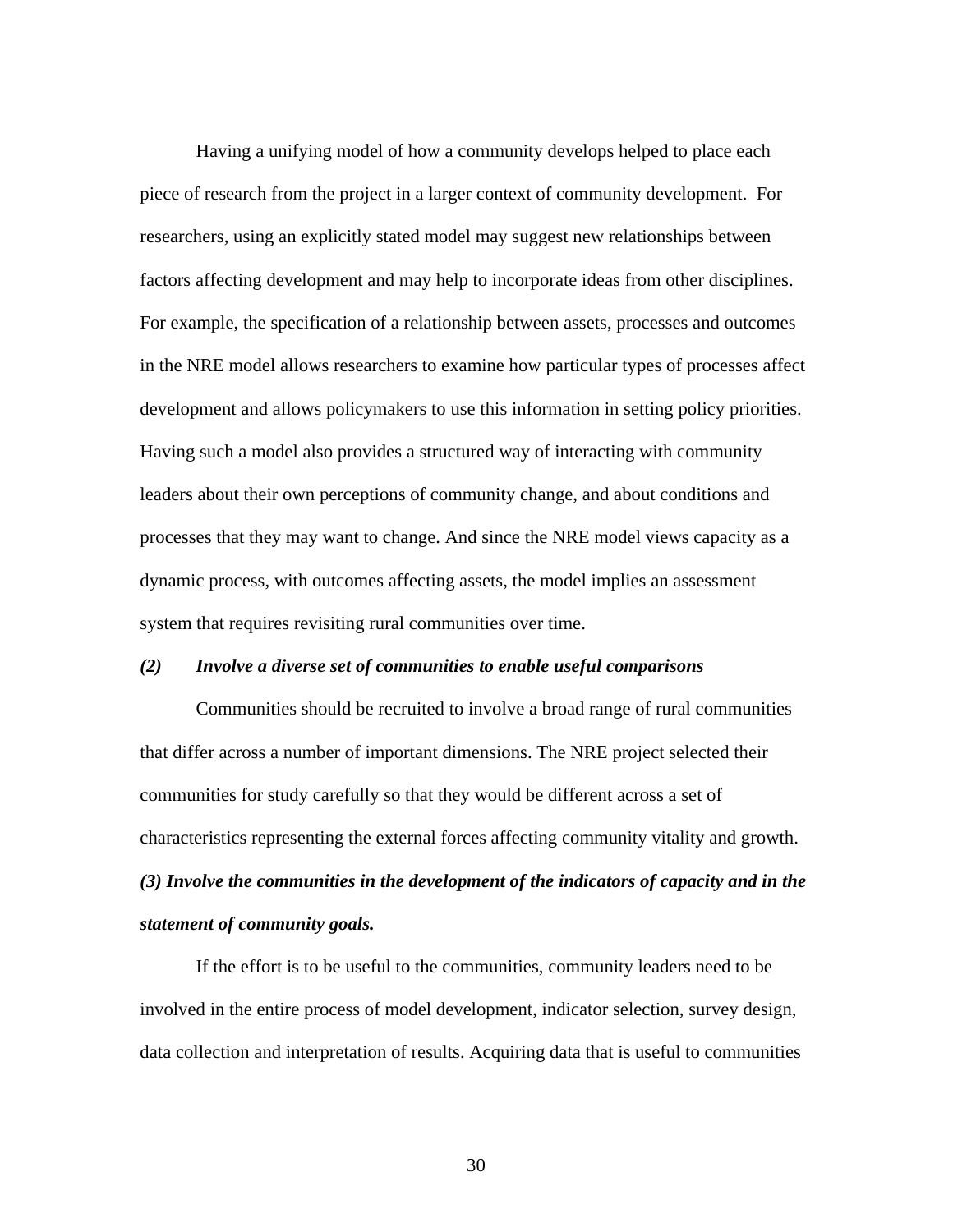will almost certainly involve some primary data collection in the communities. And interpreting the results of the analysis will almost certainly require interaction with community leaders who understand the community context. Community leaders, in turn, can benefit from researchers' structured thinking and analysis. Involving communities in these ways, of course, adds considerably to the cost and complexity of the research process.

 A strength of the NRE project is its diverse research products. For researchers, the project provides a useful dataset of both primary and secondary data. This data are used to examine questions that come from the conceptual model (about the relationship between social capital and particular economic outcomes, for example). For community members, the NRE project provides easy-to-read assessments of their community and comparisons with other communities. These products allow communities to assess their assets, processes, and outcomes and use that information when making community decisions.

 Assessing community capacity is an important step in developing community strategies for reaching community goals. The small size, fragility and remoteness of rural communities introduce unique challenges to those who would study capacity in these places. At the same time, the human scale and rich social interaction in rural communities makes the assessment of capacity in such places particularly fruitful and rewarding. The NRE Rural Observatory and Central Oregon Social Capital Community Benchmark Survey provide excellent examples of assessment models and techniques that take advantage of the opportunities and address the challenges of rural community capacity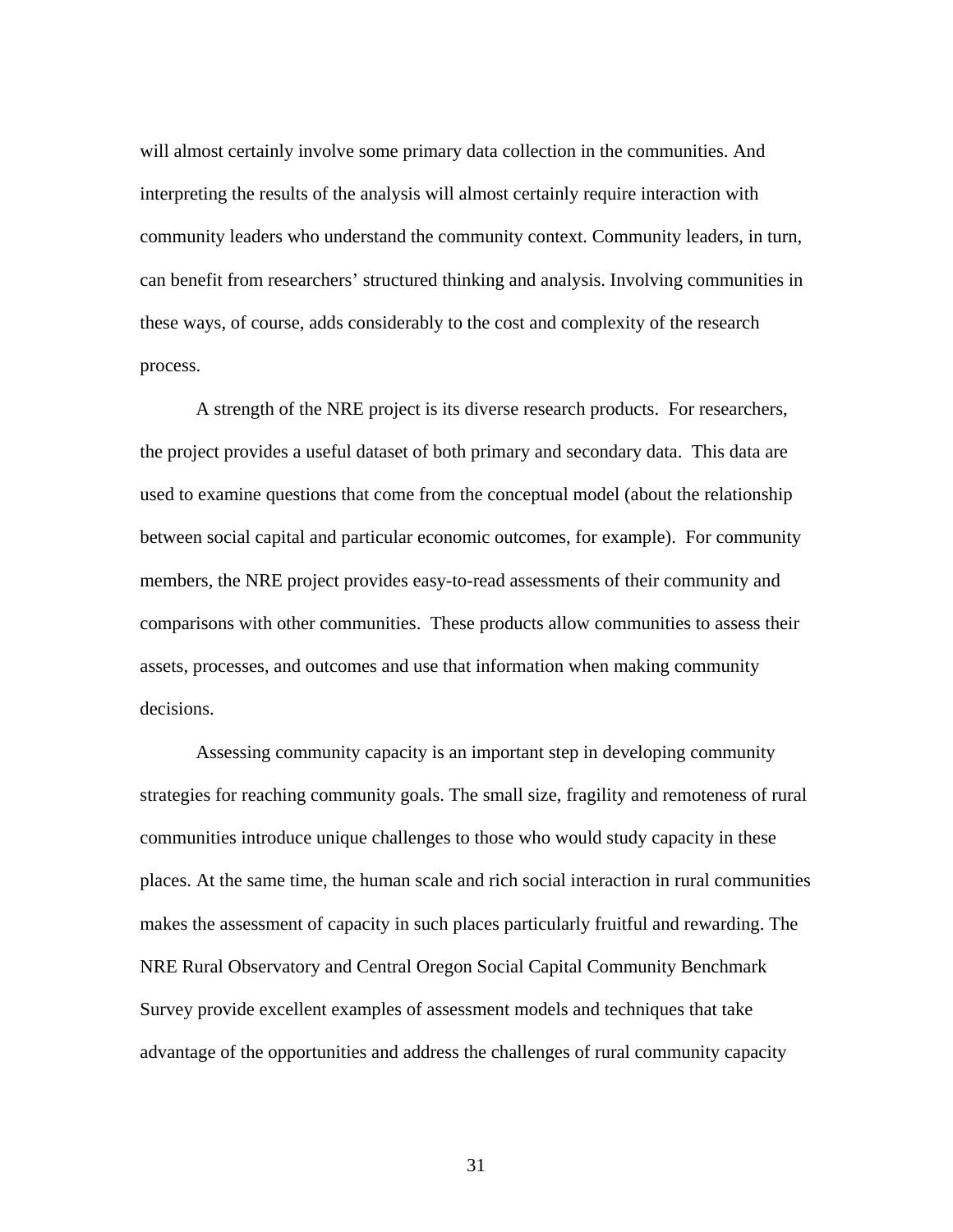assessment. Particularly important to the success of the NRE were its explicit model of community change, its careful selection of communities that participated in the Rural Observatory, and its involvement of community leaders in all phases of the project. Attempts to assess community capacity in rural America should learn from these efforts.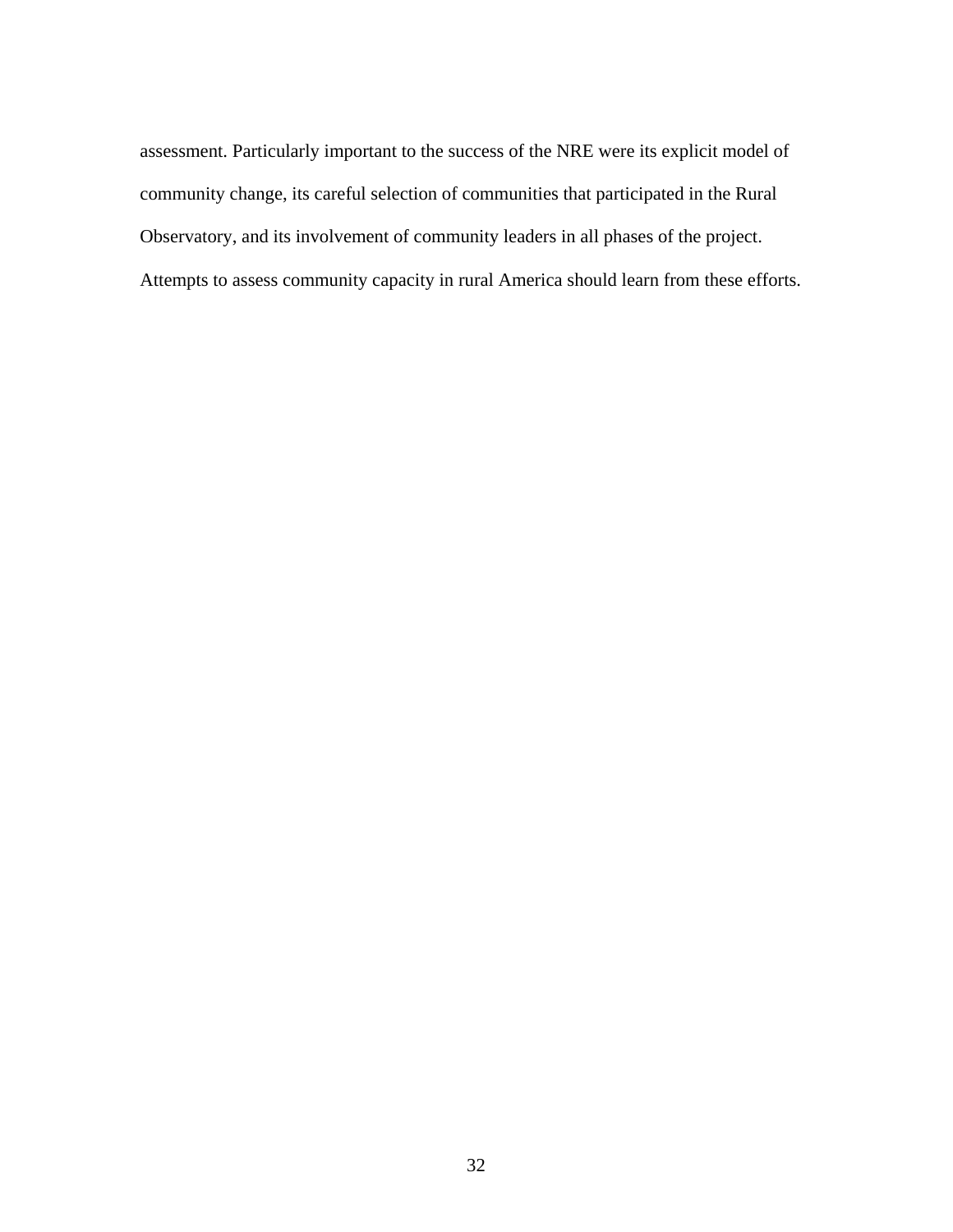#### **Bibliography**

Bandura, Albert, 1982. "Self-Efficacy Mechanism in Human Agency," **37**(2):122-147.

- Brehm, John and Wendy M. Rahn, 1997. "Individual-Level Evidence for the Causes and Consequences of Social Capital." *American Journal of Political Science*, 41(3):999-1024.
- Castle, Emery N., 1998. "A Conceptual Framework for the Study of Rural Places", *American Journal of Agricultural Economics,* **80**(3): 921-931.
- Castle, Emery N., 2002. "Social Capital: An Interdisciplinary Concept", *Rural Sociology*, **67**(3): 331 - 349.
- Chaskin, R. J., 2001. "Community Capacity: A Definitional Framework and Implications from a Comprehensive Community Initiative." *Urban Affairs Review* 36(3): 292-323.
- Coleman, James S., 1988. "Social Capital in the Creation of Human Capital", *American Journal of Sociology*, **94**: Supplement S95-S120.
- Coleman, James S., 1990. *Foundations of Social Theory,* Cambridge MA: Harvard University Press.
- Connell, David J., 2004. "Economic Capacity Profiles: 2004 Update", report to the Canadian Rural Revitalization Foundation, <http://nre.concordia.ca/\_\_ftp2004/capacity\_profiles\_2004/EcoCap2004%20REPOR T.pdf>, September 28, 2004
- Durlauf, Steven N. and Marcel Fafchamps, 2006. "Social Capital" in Handbook of Economic Growth, Philippe Aghion and Steven N. Durlauf, eds., **1**(2): 1639-1699, Elsevier.
- Fisman, Raymond and Tarun Khanna, 1999. "Is Trust a Historical Residue? Information Flows and Trust Levels," *Journal of Economic Behavior and Organization*, **38**:79-92.
- Glaser, Edward L., David I. Laibson, and Bruce I. Sacerdote, 2002. "An Economic Approach to Social Capital." Economic Journal, 112(483):437-458.
- Guiso, L., P. Sapienza, and L. Zingales, 2002. "The Role of Social Capital in Financial Development, "*George J. Stigler Center for the Study of the Economy* and the State Working Paper No. 173.
- Hofferth, S.L., and J. Iceland, 1998. "Social Capital in Rural and Urban Communities." *Rural Sociology*, 63(4):575-598.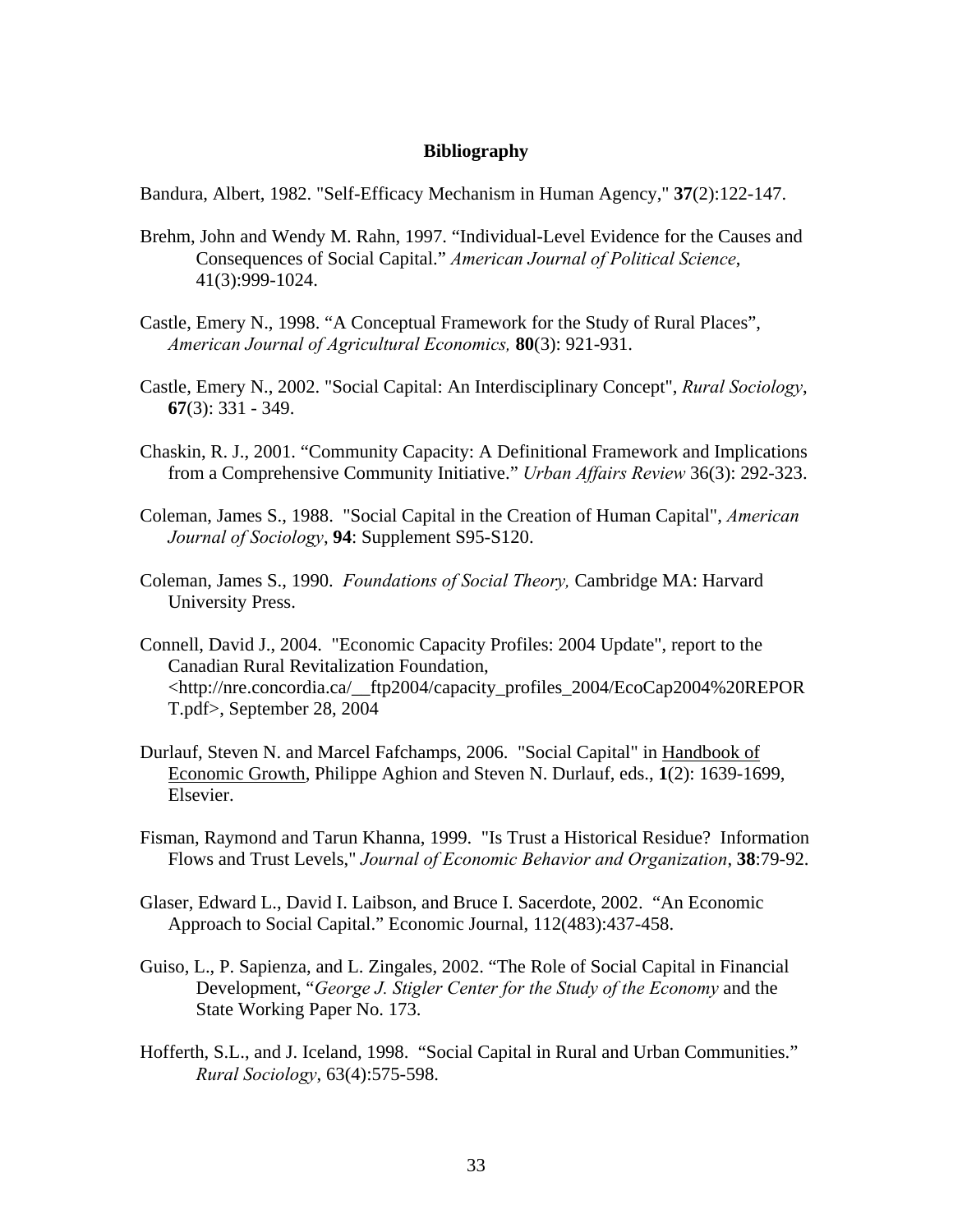- Karlan, Dean S., 2005. "Using Experimental Economics to Measure Social Capital and Predict Financial Decisions", *American Economic Review,* 95(5):1688-1699.
- Knack, S. and Keefer, P., 1997. "Does Social Capital Have Economic Payoff? A Cross-Country Investigation," *Quarterly Journal of Economics*, 112(4):1251-1288.
- Lyons, Tara and Bill Reimer, 2007. "A Literature Review of Capacity Frameworks: Six Features of Comparison", in Godfrey Baldachino, Rob Greenwood, Lawrence Felt (eds.), *Remote Control: Lessons in Governance for/from Small and Remote Regions,*  St. Johns NL: ISER Press
- Putnam, Robert D., 2000. *Bowling Alone: The Collapse and Revival of American Community,* New York: Simon & Schuster.
- Putnam, Robert, D., 2002. "Bowling Together." The American Prospect, 13(3).
- Rahn, Wendy, "A Survey-Based Assessment of Community Life in Central Oregon", report to the Northwest Area Foundation, no date
- Reimer, Bill, 1999. "Update to the Rural Canada Profile", report to the Canadian Rural Revitalization Foundation, <ftp://132.205.182.30/reports/ruralcanadaprofileupdate.pdf >, August 4, 1999
- Reimer, Bill, 2002a. "A Sample Frame for Rural Canada: Design and Evaluation", *Regional Studies*, **36**(8):845-859.
- Reimer, Bill, 2002b. "Understanding Social Capital: its Nature and Manifestations in Rural Canada", paper prepared for the CSAA Annual Conference, Toronto, Ontario.
- Reimer, William, 2004a. "Exploring Diversity in Rural Canada", *Measuring Rural Diversity Policy Series*, Southern Rural Development Center, **1**(2).
- Reimer, Bill, 2004b. "Social Exclusion in a Comparative Context", *Sociologia Ruralis*, **44**(1):76-94.
- Reimer, Bill, 2004c. "Social Exclusion and Social Support in Rural Canada", paper prepared for the XI World Congress of Rural Sociology, Trondheim, Norway, July 2004.
- Reimer, Bill, 2006. "The Rural Context of Community Development in Canada", *Journal of Rural and Community Development,* **1**(2):155-175.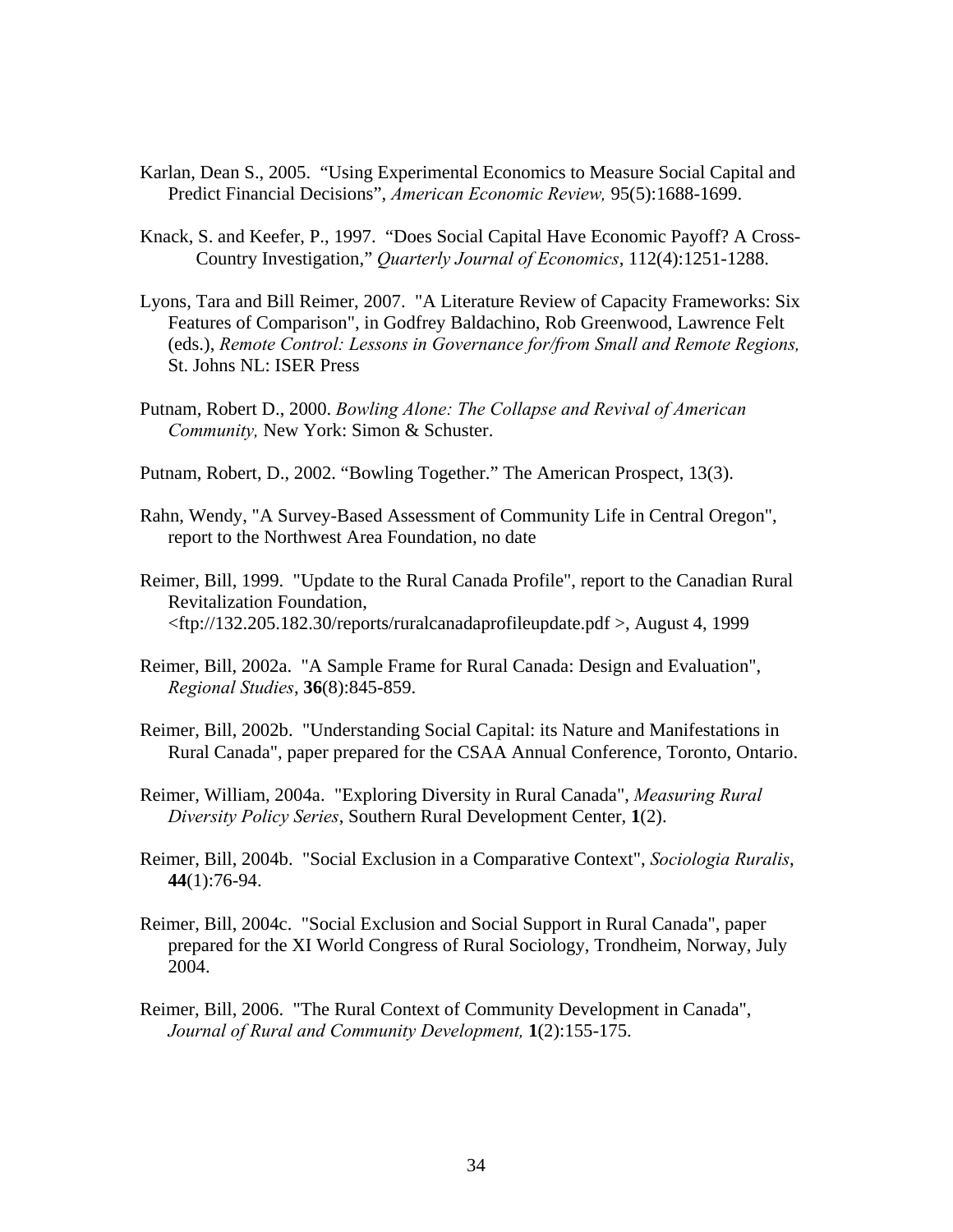- Rupasingha, Anil, Stephan J. Goetz, and David Freshwater, 2000. "Social Capital and Economic Growth: A County-Level Analysis." *Journal of Agricultural and Applied Economics*, 32(2):565-572.
- Rupasingha, Anil, and Stephan J. Goetz, 2003. "The Causes of Enduring Poverty: An Expanded Spatial Analysis of the Structural Determinants of Poverty in the US." *Northeast Regional Center for Rural Development, University Park, PA* Rural Development Paper No. 22, 2003.
- Rupasingha, Anil, Stephan J. Goetz and David Freshwater, 2006. "The Production of Social Capital in US Counties." *The Journal of Socio-Economics* **35**(1):83-101.
- Sampson, Robert J. and Stephen W. Raudenbush, 1997. "Neighborhoods and Violent Crime: A Multilevel Study of Collective Efficacy." *Science*, 277(5328).
- Shideler, David, 2004. "Determinants of Individual Social Capital Investment", paper presented at the Annual meeting of the American Agricultural Economics Association, Denver CO August 2004
- Tiepoh, M. Geepu Nah, and Bill Reimer, 2004. "Social Capital, Information Flows, and Income Creation in Rural Canada: A Cross-Community Analysis", *Journal of Socio-Economics,* **33**(4): 427-448.
- Welke, Susan M. and David J. Douglas, "New Rural Enterprises in Huron County." *Dynamics of the New Rural Economy*. Guelph, ON: University School of Rural Planning and Development, University of Guelph.
- Ziembroski, Jessica, Chuck Fluharty, Keith Mueller, Bruce Weber, Brian Dabson, Michael Shambaugh-Miller, 2005. "What is a Healthy Rural Community?: Understanding Community Capacity", unpublished working paper, Rural Policy Research Institute, August 2005.

 $\overline{a}$ 

<sup>&</sup>lt;sup>1</sup> The discussions of "social capital" and "collective efficacy" draw on "People and Places at the Ragged Edge: Place-Based Policy for Reducing Rural Poverty" Chapter 8 in *Frontiers in Resource and Rural Economics*, edited by Junjie Wu, Paul Barkley and Bruce Weber Washington DC: Resources for the Future Press, forthcoming.

<sup>&</sup>lt;sup>1</sup> Three distinct, though interrelated, strands of sociological thinking on community capacity and change have emerged: *interactional theory* articulated by Wilkinson (1991) and developed by Luloff and Bridger (2003); *social capital theory* articulated by James Coleman and Robert Putnam and developed by Cornelia and Jan Flora (2003); and the *civic community perspective* growing out of the work of Goldschmidt and Mills/Ulmer in the 1940s and developed by Lyson and Tolbert (2003).